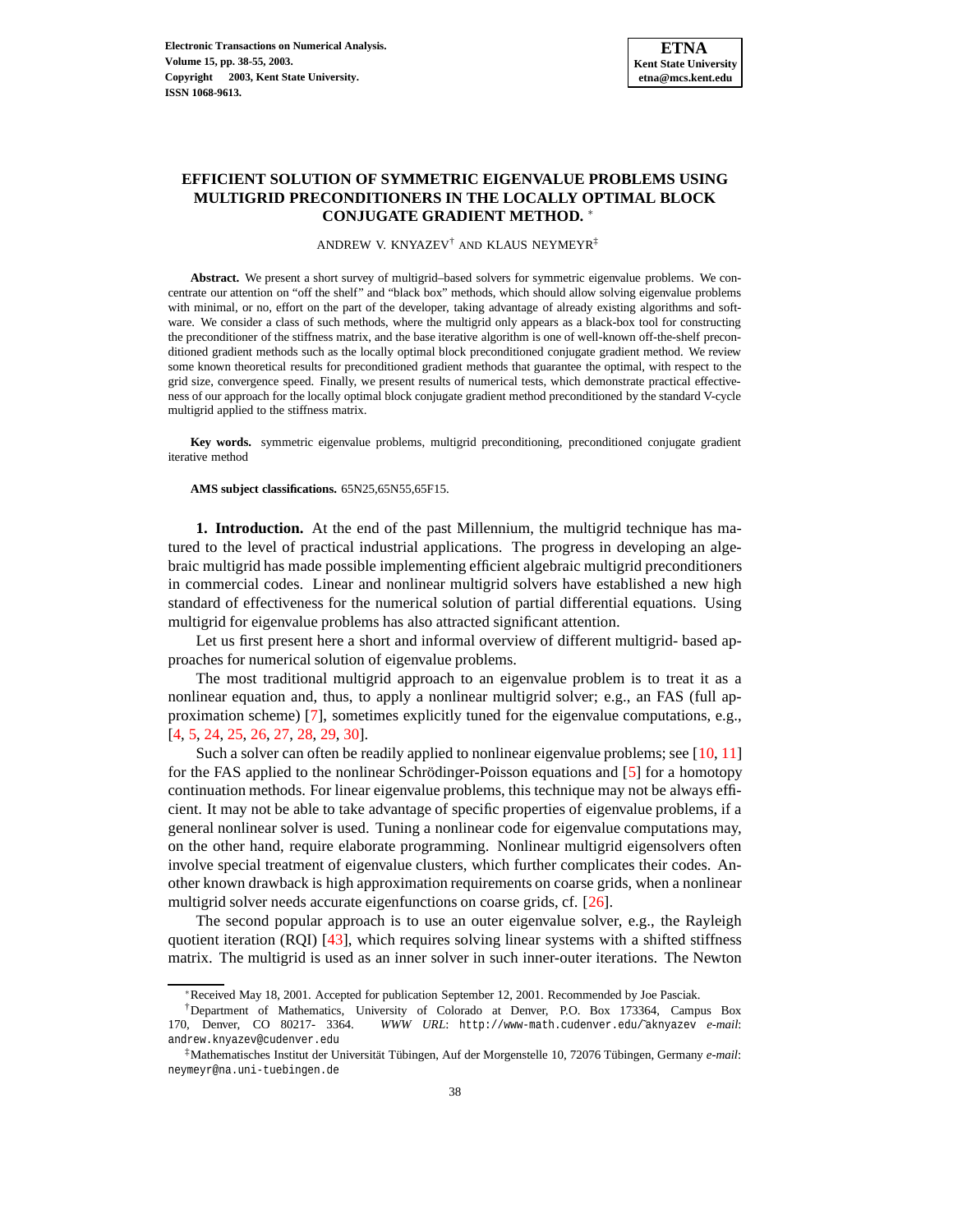method for the Rayleigh quotient  $[1]$  or a homotopy continuation  $[40, 60]$  $[40, 60]$  $[40, 60]$  $[40, 60]$  can be used here as an outer method instead of RQI, which allows one to consider such methods also in the first category, i.e. nonlinear solvers. The use of the shifted stiffness matrix typically leads to a very fast convergence of the outer iterative solver provided a high accuracy of the inner iterations, but requires a special attention as the linear systems, solved by multigrid, are nearly singular, e.g., [\[9\]](#page-14-6). In the well-known Jacobi–Davidson method [\[48](#page-16-2), [52](#page-16-3)], this difficulty is somewhat circumvented by introducing a correction equation, which can be solved by multigrid [\[27](#page-15-3)]. The problem of choosing a proper stopping criteria for inner multigrid iterations is nontrivial as the choice may significantly affect the effectiveness of the inner-outer procedure.

More complex variants of the multigrid shift-and-invert methods, where the grids are changed in outer iterations as well, are known, e.g., [\[56\]](#page-17-1). In [\[57](#page-17-2), [58](#page-17-3)], such a multigrid technique is adopted for so–called source iteration methods of solving spectral problems for systems of multigroup diffusion equations describing the steady state of nuclear reactors, and its implementation for the popular Russian WWER and BN reactors is described.

A very similar technique is to use the classical inverse iterations, often inverse subspace iterations, as an outer solver and the multigrid as an inner solver for systems with the stiffness matrix, e.g., [\[3,](#page-14-7) [42\]](#page-16-4). The linear convergence of the traditional inverse iterations is known to be slower compared to usually super-linear, e.g., cubic in some cases, convergence of the shift-and-invert iterations discussed in the previous paragraph, but one does not face now the troubles of nearly singular linear systems. Moreover, when the systems are solved inaccurately by inner iterations, which is desired to reduce the number of inner steps, the fast convergence of shift-and-invert outer iterations is typically lost. In this case, the convergence speed of outer iterations based on the inverse of the stiffness matrix and on the shift-and-invert techniques may be comparable; e.g., see [\[53\]](#page-16-5) for comparison of inexact inverse and Rayleigh quotient iterations.

There are other methods, specifically designed multigrid eigensolvers, that do not fit our classification above, e.g., multilevel minimization of the Rayleigh quotient [\[9](#page-14-6), [41](#page-16-6)], called the Rayleigh quotient multigrid (RQMG). This method has been integrated into an adaptive 2D Helmholtz eigensolver used for designing integrated optical chips [\[12,](#page-14-8) [13](#page-14-9)].

A class of methods we want to discuss in details in the present paper has two distinctive features: there are no inner-outer iterations and the multigrid can be used only as a preconditioner, not as a complete linear solver, nor as an eigensolver. These methods are usually called *preconditioned gradient methods* as historically the first method of this kind, suggested in [\[51](#page-16-7)], minimizes the Rayleigh quotient on every iteration in the direction of the preconditioned gradient. They have been studied mostly in the Russian literature; see, e.g.,  $[17, 21, 23, 32, 34]$  $[17, 21, 23, 32, 34]$  $[17, 21, 23, 32, 34]$  $[17, 21, 23, 32, 34]$  $[17, 21, 23, 32, 34]$  $[17, 21, 23, 32, 34]$  $[17, 21, 23, 32, 34]$  $[17, 21, 23, 32, 34]$  $[17, 21, 23, 32, 34]$  as well as the monograph  $[18]$  $[18]$  and a recent survey  $[35]$ , which include extensive bibliography. The most promising preconditioned gradient eigensolvers, the locally optimal preconditioned conjugate gradient (LOPCG) method and its block version (LOBPCG), suggested and analyzed in [\[33,](#page-15-12) [34](#page-15-10), [35,](#page-15-11) [36](#page-16-8)], shall play the main role in the present paper.

Let us briefly mention here some relevant and even more recent results for symmetric eigenproblems. Paper [\[49\]](#page-16-9) obtains asymptotic convergence rate estimate of the generalized Davidson method similar to that by [\[51\]](#page-16-7) for the preconditioned steepest descent. In [\[44](#page-16-10), [45](#page-16-11)], the second author of the present paper derives the first *sharp nonasymptotic* convergence rate estimates for the simplest method in the class, the preconditioned power method with a shift, called in [\[44](#page-16-10), [45\]](#page-16-11) the preconditioned inverse iteration (PINVIT) method. In [\[46](#page-16-12)], these estimates are generalized to similar subspace iterations. The most recent work, [\[37](#page-16-13)], written by the authors of the present paper, finds a short and elegant simplification of estimates of [\[44,](#page-16-10) [45](#page-16-11), [46](#page-16-12)] and extends the results to generalized symmetric eigenproblems. We shall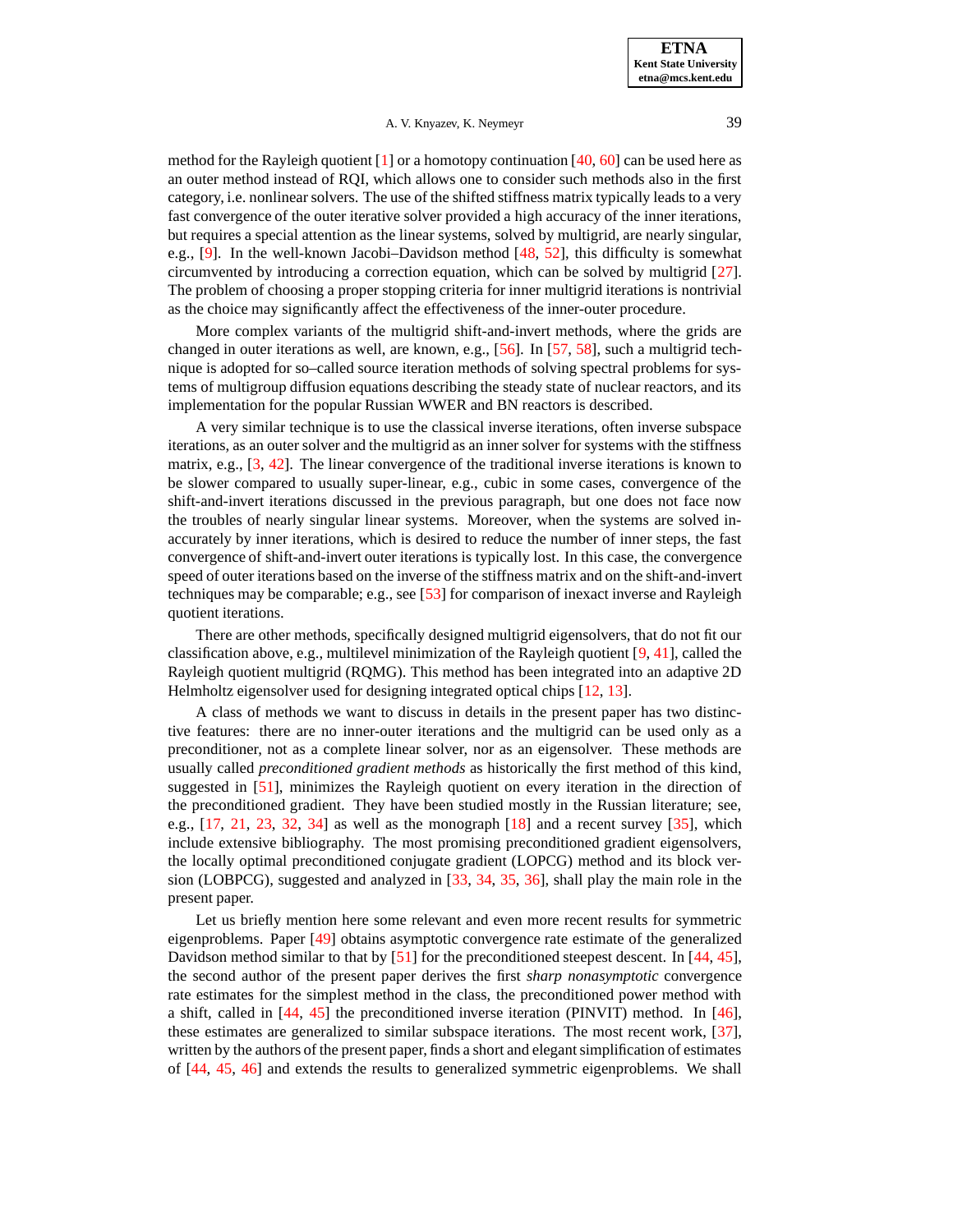describe one of the main estimates of [\[37](#page-16-13)] in Section [4.](#page-6-0)

Preconditioned gradient methods can be easily linked to the inexact inner-outer iterative solvers discussed earlier in the section. PINVIT is interpreted in [\[44](#page-16-10), [45](#page-16-11)] as a perturbation of the classical inverse iterations. The same method can be also viewed as an inexact RQI with only one step of a preconditioned linear iterative solver performed on every outer iteration, e.g., [\[32,](#page-15-9) [34\]](#page-15-10).

Preconditioned gradient methods for computing several extreme eigenpairs of symmetric eigenvalue problems have several advantages compared to other preconditioned eigensolvers:

- algorithmic simplicity;
- low costs per iteration and minimal memory requirements;
- practical robustness with respect to initial guesses;
- robust computation of eigenvalue clusters as a result of using block methods as that by the classical inverse subspace iterations;
- fast convergence, comparable to that of the block Lanczos applied to  $A^{-1}B$ , when a good preconditioner and an advanced preconditioned gradient method, e.g., the LOBPCG method, are used;
- designed to operate in a matrix-free environment and equally efficient for regular,  $Ax = \lambda x$ , and generalized,  $Ax = \lambda Bx$ , symmetric eigenvalue problems;
- relatively well developed theory, which, in particular, guarantees optimal, with respect to the mesh size, convergence with multigrid preconditioning;
- trivial multigrid implementation, e.g., simply by using black-box multigrid preconditioning of the stiffness matrix.

The main drawback of present preconditioned gradient methods is their inability to compute efficiently eigenvalues in a given interval in the middle of the spectrum. For this and nonsymmetric cases, we refer the reader to preconditioned shift-and-invert methods reviewed in [\[2\]](#page-14-12).

Multigrid preconditioned gradient methods are popular for applications, e.g., in structural dynamics [\[8\]](#page-14-13) and in electronic structure calculations for carbon nanotubes [\[22\]](#page-15-13), where two slightly different versions of the block preconditioned steepest descent are used.

Preconditioning for gradient methods is not limited to multigrid, e.g., band structure calculations in two- and three-dimensional photonic crystals in [\[15,](#page-14-14) [16](#page-14-15)] are performed by using the fast Fourier transform for the preconditioning.

Some eigenvalue problems in mechanics, e.g., vibration of a beam supported by springs, lead to equations with nonlinear dependence on the spectral parameter. Preconditioned eigensolvers for such equations are analyzed in [\[54,](#page-16-14) [55](#page-17-4)], where, in particular, a generalization of the theory of a preconditioned subspace iteration method of  $[19, 20]$  $[19, 20]$  $[19, 20]$  $[19, 20]$  is presented.

Here, we use multigrid only as a preconditioner so that all iterations are performed on the finest grid. This implementation separates completely iterative methods from the grid structure, which significantly simplifies the code and, we repeat, allows the use of blackbox multigrid, e.g., one of algebraic multigrid preconditioners. Our recommended choice to precondition the stiffness matrix *without any shifts* further simplifies the algorithm as it removes a possibility of having singularities typical for preconditioning of shifted stiffness matrices.

In research codes, well-known multigrid tricks could also be used, such as nested iterations, where first iterations are performed on coarser grids and the grid is refined with the number of iterations, e.g., [\[18](#page-14-11)]. We note, however, that doing so would violate the off-theshelf and black-box concepts, thus, significantly increasing the code complexity. Nevertheless, adaptive mesh refinement strategies are available for the eigenproblem [\[47\]](#page-16-15) where the adaptive eigensolver is based on the finite element code KASKADE [\[14\]](#page-14-16). The efficiency of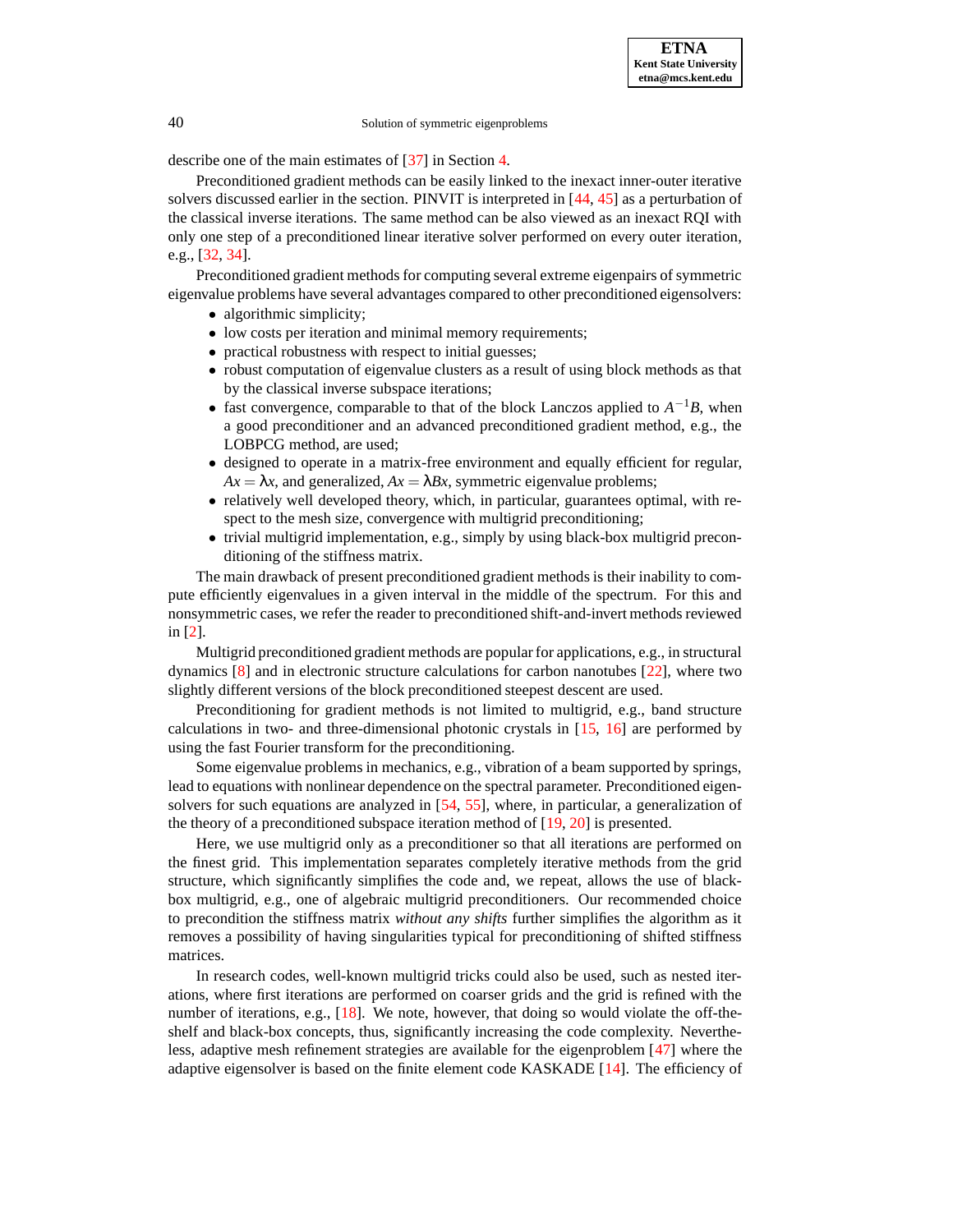such schemes has been demonstrated in [\[12,](#page-14-8) [39\]](#page-16-16).

Let us finally highlight that in the multigrid preconditioned gradient eigensolvers we recommend, no eigenvalue problems are solved on coarse grids; thus, there are no limitations on the coarse grid size associated with approximation of eigenfunctions.

The rest of the paper is organized as follows. Section [2](#page-3-0) introduces the notation and presents main assumptions. In Section [3,](#page-4-0) we describe the LOBPCG method of [\[33](#page-15-12), [34,](#page-15-10) [35](#page-15-11), [36\]](#page-16-8), and a simpler, but slower, method, the block preconditioned steepest descent (BPSD), analyzed in [\[6](#page-14-17)]. Section [4](#page-6-0) reproduces the most recent convergence rate estimate for the two methods, derived in [\[37](#page-16-13)].

Numerical results for a model problem, the Laplacian on the unit square, using a few typical choices of the multigrid preconditioning are given in Section [5.](#page-7-0) We compare several preconditioned eigensolvers: PSD, LOPCG and their block versions. These numerical experiments provide clear evidence for regarding LOBPCG as practically the optimal scheme (within that class of preconditioned eigensolvers we consider). Moreover, we compare the LOBPCG method with the preconditioned *linear solvers*: the standard preconditioned conjugate gradient (PCG) method for  $Ax = b$  and the PCG applied to computing a null–space of  $A - \lambda_{\text{min}}B$  (see our notation in the next section), called PCGNULL in [\[36\]](#page-16-8). The latter experiments suggest that LOBPCG is a *genuine conjugate gradient* method.

<span id="page-3-0"></span>**2. Mesh symmetric eigenvalue problems.** We consider a generalized *symmetric positive definite* eigenvalue problem of the form  $(A - \lambda B)x = 0$  with real symmetric positive definite *n*-by-*n* matrices *A* and *B*. That describes a regular matrix pencil  $A - \lambda B$  with a discrete spectrum (set of eigenvalues  $\lambda$ ). It is well known that the problem has *n* real positive eigenvalues

$$
0<\lambda_{\min}=\lambda_1\leq\lambda_2\leq\ldots\leq\lambda_n=\lambda_{\max},
$$

and corresponding (right) eigenvectors  $x_i$ , satisfying  $(A - \lambda_i B)x_i = 0$ , which can be chosen orthogonal in the following sense:  $(x_i, Ax_j) = (x_i, Bx_j) = 0, i \neq j$ .

In our notation, *A* is the stiffness matrix and *B* is the mass matrix. In some applications, the matrix *B* is simply the identity,  $B = I$ , and then we have the standard symmetric eigenvalue problem with matrix *A*. For preconditioned gradient eigensolvers, it is not important whether the matrix *B* is diagonal; thus, a mass condensation in the finite element method (FEM) is not necessary.

We consider the problem of computing *m* smallest eigenvalues  $\lambda_i$  and the corresponding eigenvectors *x<sup>i</sup>* .

Let *T* be a real symmetric positive definite *n*-by-*n* matrix. *T* will play the role of the preconditioner; more precisely, an application of a preconditioner to a given vector *x* must be equivalent to the matrix vector product *Tx*. In many practical applications, *T*, as well as *A* and  $B$ , is not available as a matrix, but only as a function performing  $Tx$ , i.e., we operate in a matrix–free environment. The assumption that  $T$  is positive definite is crucial for the theory, but *T* does not have to be fixed, i.e. it may change from iteration to iteration. This flexibility may allow us to use a wider range of smoothers in multigrid preconditioning.

When solving a linear system with the stiffness matrix,  $Ax = b$ , it is evident that the preconditioner *T* should approximate  $A^{-1}$ . For eigenvalue problems, it is not really clear what the optimal target for the preconditioning should be. If one only needs to compute the smallest eigenvalue  $\lambda_1$ , one can argue [\[34](#page-15-10)] that the optimal preconditioner would be the pseudoinverse of  $A - \lambda_1 B$ .

Choosing the stiffness matrix *A* as the target for preconditioning in mesh eigenvalue problems seems to be a reasonably practical compromise, though it may not be the optimal choice from a purely mathematical point of view. On the one hand, it does provide, as we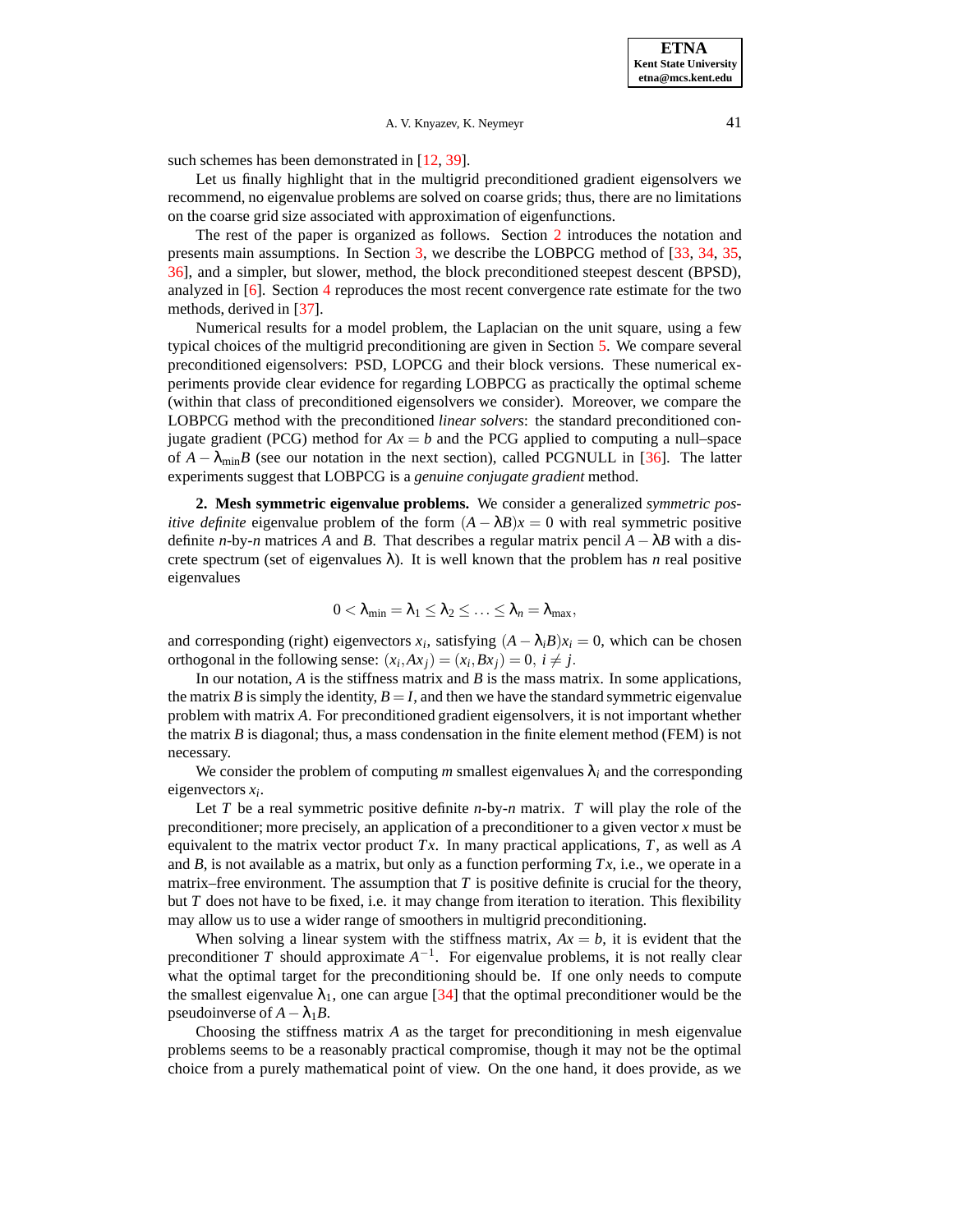shall see in Section [4,](#page-6-0) the optimal convergence in a sense that the rate of convergence does not deteriorate when the mesh gets finer. On the other hand, it simplifies the theory of block preconditioned eigensolvers and streamlines the corresponding software development.

To this end, let us assume that

<span id="page-4-1"></span>
$$
(2.1) \qquad \delta_0(x,Tx) \le (x, A^{-1}x) \le \delta_1(x,Tx), \forall x \in R^n, 0 < \delta_0 \le \delta_1.
$$

The ratio  $\delta_1/\delta_0$  can be viewed as the spectral condition number  $\kappa(TA)$  of the preconditioned matrix *TA* and measures how well the preconditioner *T* approximates, up to a scaling, the matrix  $A^{-1}$ . A smaller ratio  $\delta_1/\delta_0$  typically ensures faster convergence. For mesh problems, matrices *A*<sup>-1</sup> and *T* are called *spectrally equivalent* if the ratio is bounded from above uniformly in the mesh size parameter; see  $[18]$ . For variable preconditioners, we still require that all of them satisfy  $(2.1)$  with the same constants.

<span id="page-4-0"></span>**3. Algorithms: the block preconditioned steepest descent and the locally optimal block preconditioned conjugate gradient method.** In the present paper, we shall consider two methods: the preconditioned steepest descent (PSD) and the locally optimal preconditioned conjugate gradient method (LOPCG) as well as their block analogs: the block preconditioned steepest descent (BSPD) and the locally optimal block preconditioned conjugate gradient method (LOBPCG), in the form they appear in [\[34](#page-15-10), [36](#page-16-8)].

For brevity, we reproduce here the algorithms in the block form only. The single-vector form is simply the particular case  $m = 1$ , where m is the block size, which equals to the number of sought eigenpairs.

First, we present Algorithm [3.1](#page-4-2) of the BPSD method, which is somewhat simpler.

<span id="page-4-2"></span>ALGORITHM 3.1 : **BPSD.**

**Input:** *m* starting vectors  $x_1^{(0)}$  $x_1^{(0)}, \ldots, x_m^{(0)}$ , functions to compute: matrix-vector products  $\overline{Ax}$ ,  $\overline{B}x$  and  $\overline{Tx}$  for a given vector *x* and the vector inner product  $(x, y)$ .

1. Start: select  $x_j^{(0)}$ , and set  $p_j^{(0)} = 0$ ,  $j = 1, ..., m$ . 2. Iterate: For  $i = 0, \ldots,$  Until Convergence Do: 3.  $\lambda_j^{(i)} := (x_j^{(i)}, Ax_j^{(i)})/(x_j^{(i)}, Bx_j^{(i)}), j = 1, ..., m;$ 4.  $r_j := Ax_j^{(i)} - \lambda_j^{(i)} Bx_j^{(i)}, \ j = 1, \ldots, m;$ 5.  $w_j^{(i)} := Tr_j, j = 1, ..., m;$ 6. Use the Rayleigh–Ritz method for the pencil *A*−λ*B* on the trial subspace  $\text{span}\{w_1^{(i)}\}$  $y_1^{(i)}, \ldots, y_m^{(i)}, x_1^{(i)}$ span $\{w_1^{(i)}, \ldots, w_m^{(i)}, x_1^{(i)}, \ldots, x_m^{(i)}\}$  to compute the next iterate  $x_j^{(i+1)}$  as the *j*-th Ritz vector corresponding to the *j*-th smallest Ritz value, *j* = 1,...,*m*; 7. EndDo **Output:** the approximations  $\lambda_i^{(i+1)}$  $j^{(i+1)}$  and  $x_j^{(i+1)}$  $j_j^{(k+1)}$  to the smallest eigenvalues  $\lambda_i$  and corresponding eigenvectors,  $j = 1, \ldots, m$ .

A different version of the preconditioned block steepest descent is described in [\[8\]](#page-14-13), where the Rayleigh–Ritz method on step 6 is split into two parts, similar to that of the LOBPCG II method of [\[36](#page-16-8)] which we discuss later. Other different versions are known, e.g., the successive eigenvalue relaxation method of [\[50\]](#page-16-17). Our theory replicated in the next section covers only the version of the preconditioned block steepest descent of Algorithm [3.1.](#page-4-2)

Our second Algorithm [3.2](#page-5-0) of the LOBPCG method is similar to Algorithm [3.1,](#page-4-2) but utilizes an extra set of vectors, analogous to conjugate directions used in the standard preconditioned conjugate gradient linear solver.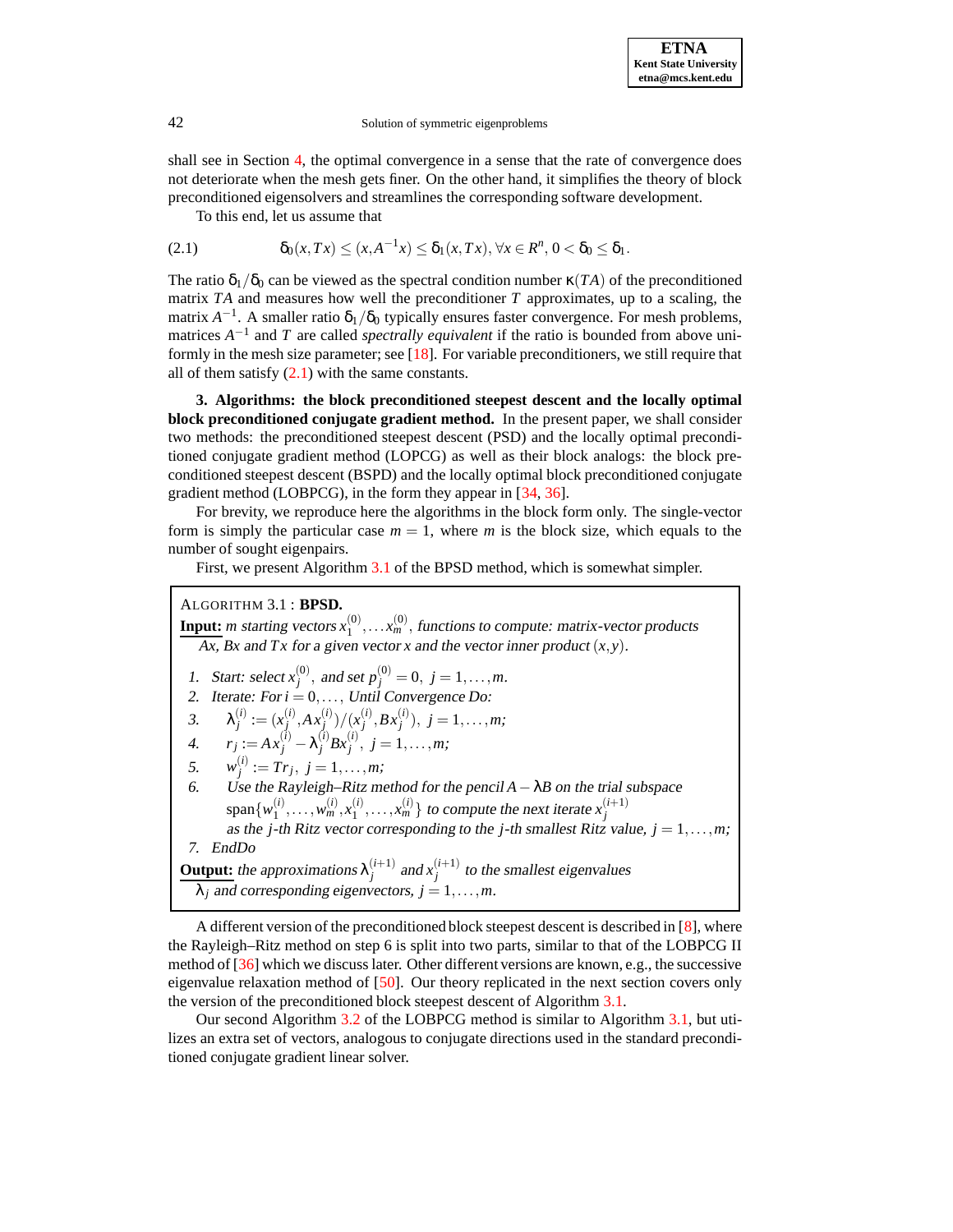**ETNA Kent State University etna@mcs.kent.edu**

A. V. Knyazev, K. Neymeyr 43

<span id="page-5-0"></span>ALGORITHM 3.2 : **LOBPCG. Input:** *m* starting vectors  $x_1^{(0)}$  $x_1^{(0)}, \ldots, x_m^{(0)}$ , functions to compute: matrix-vector products  $\overline{Ax}$ ,  $\overline{Bx}$  and  $\overline{Tx}$  for a given vector *x* and the vector inner product  $(x, y)$ . 1. Start: select  $x_j^{(0)}$ , and set  $p_j^{(0)} = 0$ ,  $j = 1, ..., m$ . 2. Iterate: For  $i = 0, \ldots,$  Until Convergence Do: 3.  $\lambda_j^{(i)} := (x_j^{(i)}, Ax_j^{(i)})/(x_j^{(i)}, Bx_j^{(i)}), j = 1, ..., m;$ 4.  $r_j := Ax_j^{(i)} - \lambda_j^{(i)} Bx_j^{(i)}, \ j = 1, \ldots, m;$ 5.  $w_j^{(i)} := Tr_j, j = 1, ..., m;$ 6. Use the Rayleigh–Ritz method for the pencil *A*−λ*B* on the trial subspace span $\{w_1^{(i)}\}$  $y_1^{(i)}, \ldots, y_m^{(i)}, x_1^{(i)}$  $x_1^{(i)}, \ldots, x_m^{(i)}, p_1^{(i)}$  $\{p_1^{(i)}, \ldots, p_m^{(i)}\}$  to compute the next iterate  $x_i^{(i+1)}$  $\mathbf{y}_{j}^{(i+1)}:=\sum_{k=1,...,m}\mathbf{\alpha}_{k}^{(i)}w_{k}^{(i)}+\tau_{k}^{(i)}$  $x_k^{(i)}x_k^{(i)} + \gamma_k^{(i)}$  $\binom{i}{k}p_k^{(i)}$ as the *j*-th Ritz vector corresponding to the *j*-th smallest Ritz value, *j* = 1,...,*m*; 7.  $p_i^{(i+1)}$  $\alpha_k^{(i+1)} := \sum_{k=1,...,m} \alpha_k^{(i)} w_k^{(i)} + \gamma_k^{(i)}$  $\binom{i}{k}p_k^{(i)}$ *k* ; 8. EndDo **Output:** the approximations  $\lambda_i^{(i+1)}$  $j^{(i+1)}$  and  $x_j^{(i+1)}$  $j_j^{(k+1)}$  to the smallest eigenvalues  $\lambda_i$  and corresponding eigenvectors,  $j = 1, \ldots, m$ .

Here, on Step 6 the scalars  $\alpha_k^{(i)}$  $\mathfrak{r}_k^{(i)},\,\mathfrak{r}_k^{(i)}$  $\chi_k^{(i)}$ , and  $\gamma_k^{(i)}$  $k_k^{(t)}$  are computed implicitly as components of the corresponding eigenvectors of the Rayleigh–Ritz procedure.

We want to highlight that the main loop of Algorithm 3.2 of LOBPCG can be implemented with only one application of the preconditioner *T*, one matrix-vector product *Bx* and one matrix-vector product *Ax*, per iteration; see [\[36\]](#page-16-8) for details.

Storage requirements are small in both Algorithms [3.1](#page-4-2) and [3.2:](#page-5-0) only several *n*-vectors, and no *n*-by-*n* matrices at all. Such methods are sometimes called matrix-free.

For the stopping criterion, we compute norms of the preconditioned residual  $w^{(i)}$  on every iteration. Residual norms provide accurate two-sided bounds for eigenvalues and *a posteriori* error bounds for eigenvectors; see [\[32\]](#page-15-9).

A different version of the LOBPCG, called LOBPCG II, is described in [\[36](#page-16-8)], where the Rayleigh–Ritz method on step 6 of Algorithm [3.2](#page-5-0) is split into two parts. There, on the first stage, the Rayleigh–Ritz method is performed *m* times on three-dimensional trial subspaces, spanned by  $w_i^{(i)}$  $j^{(i)}$ ,  $x_j^{(i)}$  $\binom{i}{j}$ , and  $p_j^{(i)}$  $j^{(l)}$ ,  $j = 1, \ldots, m$ , thus, computing *m* approximations to the eigenvectors. In the second stage, the Rayleigh–Ritz method is applied to the *m*-dimensional subspace, spanned by these approximations. In this way, the Rayleigh–Ritz method is somewhat less expensive and can be more stable, as the dimension of the large trial subspace is reduced from 3*m* to *m*. We do not yet have enough numerical evidence to suggest using LOBPCG II widely, even though a similar preconditioned block steepest descent version of [\[8](#page-14-13)] is successfully implemented in an industrial code Finite Element Aggregation Solver (FEAGS).

Other versions of LOBPCG are possible, e.g., the successive eigenvalue relaxation technique of [\[50\]](#page-16-17) can be trivially applied to the LOBPCG. However, only the original version of the LOBPCG, shown in Algorithm [3.2,](#page-5-0) is supported by our theory of the next section.

Comparing the BPSD and LOBPCG algorithms, one realizes that the only difference is that the LOBPCG uses an extra set of directions  $p_j^{(i)}$  in the trial subspace of the Rayleigh–Ritz method. In single-vector versions PSD and LOPCG, when  $m = 1$ , this leads to a difference between using two and three vectors in the iterative recursion. Such a small change results in considerable acceleration, particularly significant when the preconditioner is not of a high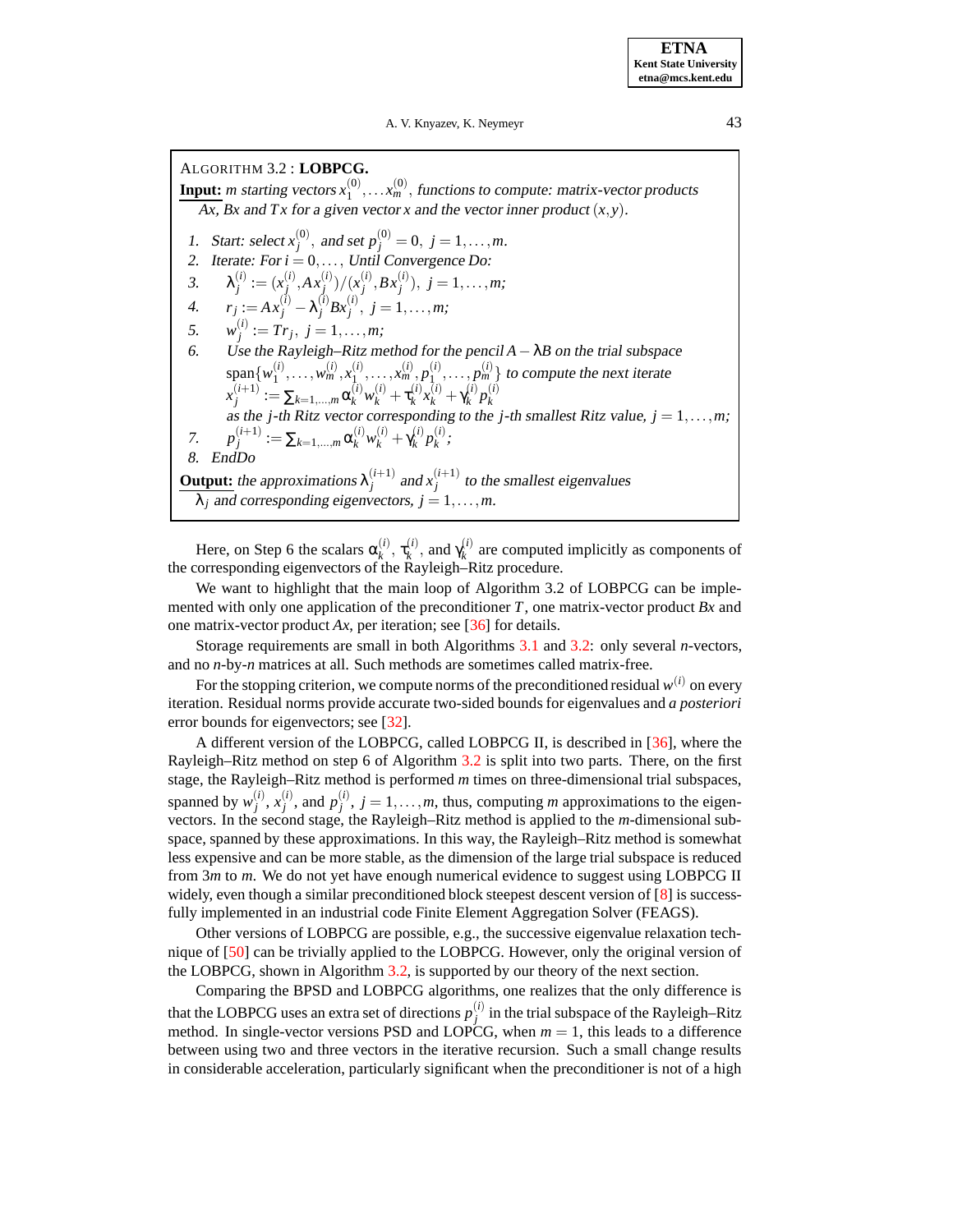

quality, as demonstrated numerically in  $[34, 35]$  $[34, 35]$  $[34, 35]$ . In Section [5,](#page-7-0) we observe this effect again in our numerical tests with multigrid preconditioning.

A seemingly natural idea is to try to accelerate the LOPCG and LOBPCG by adding more vectors to the trial subspace. Let us explore this possibility for the single vector  $(m = 1)$ method, LOPCG, by introducing a group of methods we call LOPCG+ $k, k \ge 1$  in Section [5.](#page-7-0) It is explained in [\[36](#page-16-8)] that in our Algorithm [3.2](#page-5-0) with  $m = 1$  the trial subspace can be written in two alternative forms:

$$
\text{span}\left\{w^{(i)}, x^{(i)}, p^{(i)}\right\} = \text{span}\left\{w^{(i)}, x^{(i)}, x^{(i-1)}\right\}.
$$

Here and until the end of the section we drop the lower index  $j = 1$  for simplicity of notation. The former formula for the subspace, used in Algorithm [3.2,](#page-5-0) is more stable in the presence of round-off errors. The latter formula is simpler and offers an insight for a possible generalization: for a fixed  $k \geq 1$  we define the method LOPCG+ $k$  by using the following extended trial subspace

$$
\text{span}\left\{w^{(i)}, x^{(i)}, x^{(i-1)}, \dots, x^{(i-1-k)}\right\}
$$

in the Rayleigh-Ritz method. When *k* is increased, the trial subspace gets larger, thus providing a potential for an improved accuracy.

We test numerically  $LOPCG+k$  methods for a few values of  $k$ , see Section [5,](#page-7-0) and observe no noticeable accuracy improvement at all. Based on these numerical results, we come to the same conclusion as in  $[36]$ , namely, that the LOPCG method is apparently the optimal preconditioned eigensolvers; in particular, it cannot be significantly accelerated by adding more vectors to the trial subspace.

This conclusion, however, is not yet supported by a rigorous theory. In the next section, we discuss known theoretical results for BPSD and LOBPCG methods.

<span id="page-6-2"></span><span id="page-6-0"></span>**4. Available theory.** The following result of [\[37\]](#page-16-13) provides us with a short and elegant convergence rate estimate for Algorithms [3.1](#page-4-2) and [3.2.](#page-5-0)

THEOREM 4.1. *The preconditioner is assumed to satisfy [\(2.1\)](#page-4-1) on every iteration step.* For a fixed index  $j\in[1,m]$ , if  $\lambda_j^{(i)}\in[\lambda_{k_j},\lambda_{k_j+1}[$  then it holds for the Ritz value  $\lambda_j^{(i+1)}$  com-puted by Algorithm [3.1,](#page-4-2) or [3.2,](#page-5-0) that either  $\lambda_j^{(i+1)}<\lambda_{k_j}$  (unless  $k_j=j$ ), or  $\lambda_j^{(i+1)}\in[\lambda_{k_j},\lambda_j^{(i)}]$  $\int\limits_{j}^{(t)}$ . *In the latter case,*

<span id="page-6-1"></span>(4.1) 
$$
\frac{\lambda_j^{(i+1)} - \lambda_{k_j}}{\lambda_{k_j+1} - \lambda_j^{(i+1)}} \leq \left( q\left(\kappa(TA), \lambda_{k_j}, \lambda_{k_j+1}\right)\right)^2 \frac{\lambda_j^{(i)} - \lambda_{k_j}}{\lambda_{k_j+1} - \lambda_j^{(i)}},
$$

*where*

<span id="page-6-3"></span>(4.2) 
$$
q\left(\kappa(TA),\lambda_{k_j},\lambda_{k_{j+1}}\right)=1-\left(1-\frac{\kappa(TA)-1}{\kappa(TA)+1}\right)\left(1-\frac{\lambda_{k_j}}{\lambda_{k_j+1}}\right).
$$

In the context of multigrid preconditioning, the most important feature of this estimate is that is guarantees the optimal, with respect to the mesh size, convergence rate, provided that  $\kappa(TA)$  is uniformly bounded from above in the mesh size parameter *h* and that the eigenvalues of interest do not contain clusters, so that  $\lambda_{k_j} - \lambda_{k_j+1}$  is large compared to *h*. Estimate [\(4.1\)](#page-6-1) can be trivially modified to cover the case of multiple eigenvalues.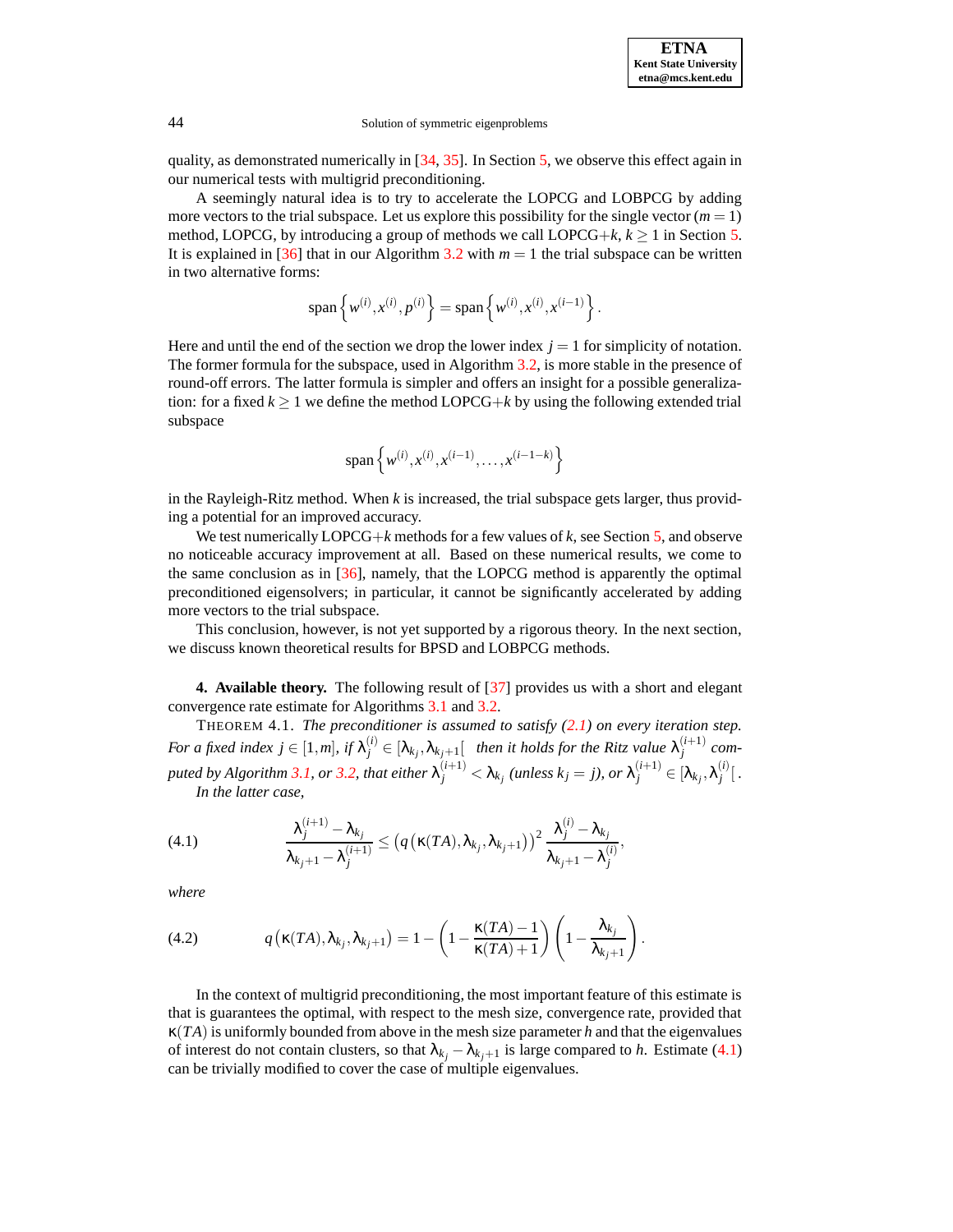For the block case,  $m > 1$ , there is only one other comparable nonasymptotic convergence rate result, but it is for a simpler method, see [\[6](#page-14-17)]. This estimate is not applicable to BPSD and LOBPCG as it cannot be used recursively.

For the single vector case,  $m = 1$ , which is, of course, much simpler, more convergence results are known, e.g., see [\[32,](#page-15-9) [34](#page-15-10), [35,](#page-15-11) [36,](#page-16-8) [37](#page-16-13)] and references there. In particular, an estimate of [\[31](#page-15-16), [32\]](#page-15-9) for the PSD is in some cases, e.g., for high quality preconditioners, sharper than that of Theorem  $4.1$ . Asymptotically this estimate is similar to the estimate of  $[51]$  $[51]$ . We present it in the next section for comparison.

Advantages of the Theorem [4.1](#page-6-2) are that:

- it is applicable to any initial subspaces,
- the convergence rate estimate can be used recursively,
- the estimates for the Ritz values are individually sharp for the most basic PINVIT scheme; see [\[37\]](#page-16-13) for details,
- the convergence rate estimate for a fixed index *j* is exactly the same as for the single– vector scheme, cf. [\[37\]](#page-16-13).

One serious disadvantage of the estimate  $(4.2)$  is that it deteriorates when eigenvalues of interest  $\lambda_1, \ldots, \lambda_m$  include a cluster. The actual convergence of Algorithms [3.1](#page-4-2) and [3.2](#page-5-0) in numerical tests is known not to be sensitive to clustering of eigenvalues, and the estimate of [\[6](#page-14-17)] does capture this property, essential for subspace iterations.

Theorem [4.1](#page-6-2) provides us with the only presently known nonasymptotic theoretical convergence rate estimate of the LOBPCG with  $m > 1$ . Numerical comparison of PINVIT, PSD and LOBPCG according to [\[34,](#page-15-10) [35,](#page-15-11) [36\]](#page-16-8) demonstrates, however, that the LOBPCG method is much faster in practice. Therefore, our theoretical convergence estimate of Theorem [4.1](#page-6-2) is not sharp enough yet to explain excellent convergence properties of the LOBPCG in numerical simulations, which we illustrate next.

<span id="page-7-0"></span>**5. A** numerical example. We consider an eigenproblem for the Laplacian on  $[0, \pi]^2$ with the homogeneous Dirichlet boundary conditions. The problem is discretized by using linear finite elements on a uniform triangle mesh with the grid parameter  $h = \pi/64$  and 3969 inner nodes. The discretized eigenproblem is a generalized matrix eigenvalue problem for the pencil  $A - \lambda B$ , where *A* is the stiffness matrix for the Laplacian and *B* is the mass matrix.

Our goal is to test PSD, BPSD, LOPCG and LOBPCG methods using multigrid preconditioners for the stiffness matrix *A*:

- $V(i,i)$ –cycle preconditioners performing each *i* steps of Gauss–Seidel symmetric pre- and post-smoothing (alternatively Jacobi–smoothing) on a hierarchy of grids  $h_l = \pi/2^l$ ,  $l = 2, \ldots, 6$ , with the exact solution on the coarsest grid,
- a hierarchical basis (HB) preconditioner [\[59](#page-17-5)] for  $h_l$ ,  $l = 1, \ldots, 6$ , so that the coarsest finite element space consists only of a single basis function.

**5.1. Comparison of convergence factors.** To begin with, we compare the computed convergence factors for the schemes PSD, LOPCG, PCGNULL and PCG, which are each started with the same initial vectors out of 200 randomly chosen. By PCGNULL we denote the standard PCG method applied to the singular system of linear equations

$$
(A - \lambda_1 B)x_1 = 0,
$$

where we suppose  $\lambda_1$  to be given; i.e., we compute the eigenvector  $x_1$  as an element of the null–space of  $A - \lambda_1 B$  by PCG. PCGNULL was suggested by the first author of the present paper in [\[36\]](#page-16-8) as a benchmark. For the PCG runs, when solving  $Ax = b$ , we choose random right–hand sides *b*.

In the following we apply the *same* preconditioners to the eigensolvers and to linear solvers PCGNULL and PCG; and we consider only preconditioners for the stiffness matrix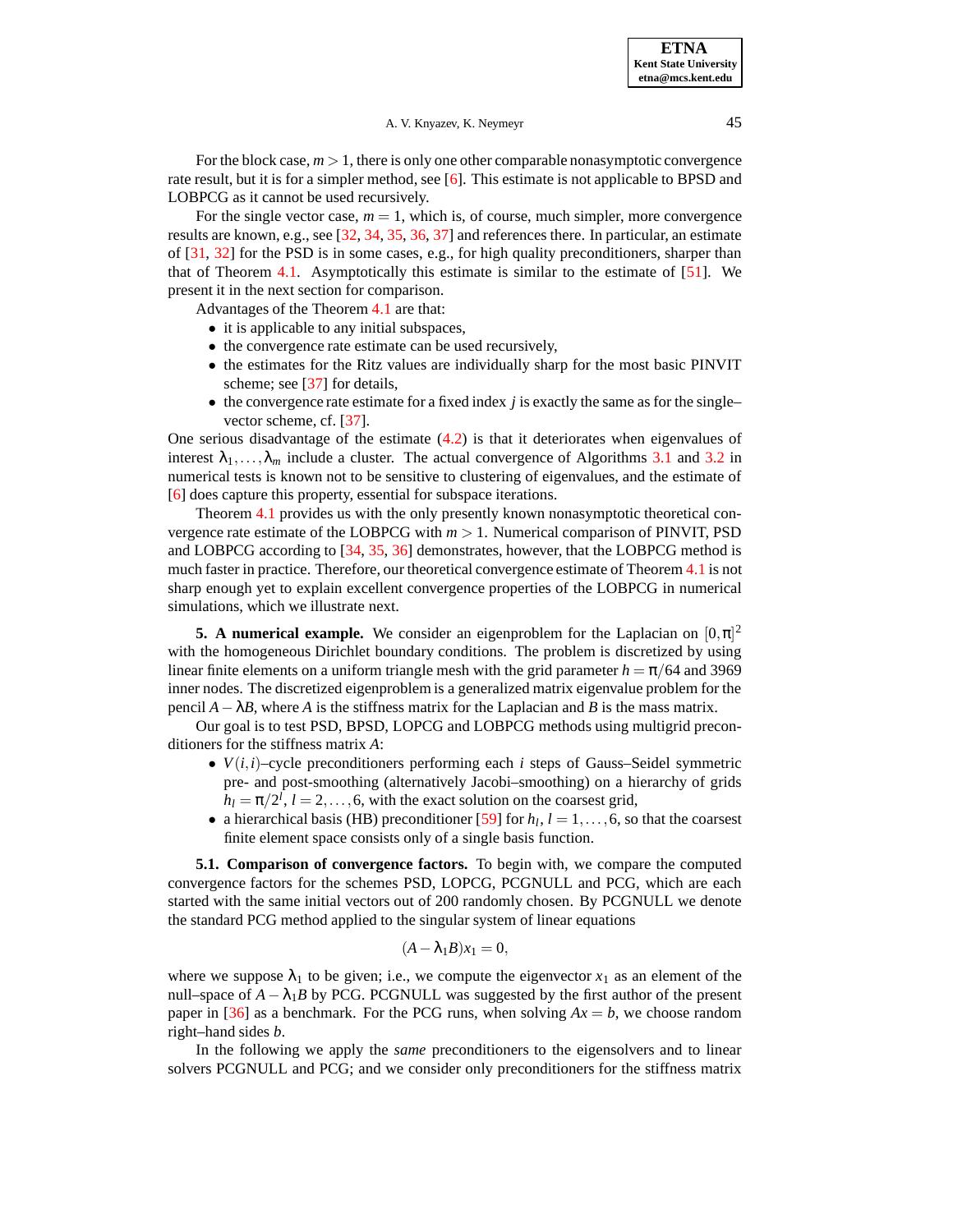**ETNA Kent State University etna@mcs.kent.edu**

#### 46 Solution of symmetric eigenproblems

|                                                                      |                                      |  |      |      | $\ $ (4.2) $ $ (5.3)   PSD $\ $ (5.4)   PCGNULL   LOPCG $\ $ PCG for $Ax = b$ |
|----------------------------------------------------------------------|--------------------------------------|--|------|------|-------------------------------------------------------------------------------|
| $\mid V(2,2) \mid 0.43 \mid 0.30 \mid 0.26 \mid 0.15 \mid$           |                                      |  | 0.13 | 0.13 | 0.03                                                                          |
| $\mid V(1,1) \mid \mid 0.48 \mid 0.36 \mid 0.29 \mid \mid 0.19 \mid$ |                                      |  | 0.17 | 0.16 | 0.06                                                                          |
| <b>HB</b>                                                            | $\parallel$ 0.96   0.96   0.9   0.76 |  |      |      |                                                                               |

TABLE 5.1 *Actual and theoretical convergence factors.*

<span id="page-8-1"></span>*A*. We test the  $V(i,i)$ –cycle preconditioners using Gauss–Seidel smoothing for  $i = 1,2$  and the HB preconditioner.

The iterations of PSD and LOBPCG are stopped if  $\lambda_1^{(i)} - \lambda_1$  is less than 10<sup>-8</sup>. In all our tests they converge for each random initial vector tried to the extreme eigenpair  $(u_1, \lambda_1)$ . In other words, iterations do not get stuck in eigenspaces corresponding to higher eigenvalues. The schemes PCGNULL and PCG are stopped if  $(r, Tr) < 10^{-10}$ , where *r* denotes the actual residual vector:  $r = (A - \lambda_1 B)x$  in PCGNULL and  $r = Ax - b$  in PCG.

The computed convergence factors and corresponding theoretical estimates are listed in Table [5.1.](#page-8-1)

The convergence factors for PSD and LOPCG in Table [5.1](#page-8-1) are the mean values of all convergence factors

$$
\sqrt{\frac{\lambda_1^{(i+1)}-\lambda_1}{\lambda_2-\lambda_1^{(i+1)}}\frac{\lambda_2-\lambda_1^{(i)}}{\lambda_1^{(i)}-\lambda_1}}
$$

(for all 200 initial vectors) computed from the numerical data recorded when  $\lambda < \lambda_2$ . The convergence factors for PCGNULL and PCG in Table [5.1](#page-8-1) are computed by calculating the ratio of Euclidean norms of the initial and the final residuals and then taking the average ratio per iteration.

The theoretical convergence factor *q* given by formula [\(4.2\)](#page-6-3) of Theorem [4.1](#page-6-2) is computed as follows. We first roughly estimate the spectral condition number of *TA* using the actual convergence factors of PCG. Let  $q_{PCG}$  be the convergence factor of PCG as given in Table [5.1.](#page-8-1) From the standard PCG convergence rate estimate we get

(5.1) 
$$
q_{PCG} \approx \frac{\sqrt{\kappa (TA)} - 1}{\sqrt{\kappa (TA)} + 1};
$$

therefore, we take

<span id="page-8-2"></span>(5.2) 
$$
\kappa(TA) := \left(\frac{1 + q_{PCG}}{1 - q_{PCG}}\right)^2.
$$

Then, inserting this  $\kappa(TA)$  and  $\lambda_1 = 2$  and  $\lambda_2 = 5$  in [\(4.2\)](#page-6-3) gives the corresponding column of Table [5.1.](#page-8-1)

We also provide two other theoretical convergence rate factors, for the PSD and the PCGNULL, correspondingly. They are based on the spectral condition number  $\kappa(T(A - \lambda_1 B))$ , which is defined as a ratio of the largest and the smallest nonzero eigenvalues of the matrix  $T(A - \lambda_1 B)$ . Namely, the asymptotic convergence rate factor of the PSD is

<span id="page-8-0"></span>(5.3) 
$$
\frac{\kappa (T(A - \lambda_1 B)) - 1}{\kappa (T(A - \lambda_1 B)) + 1},
$$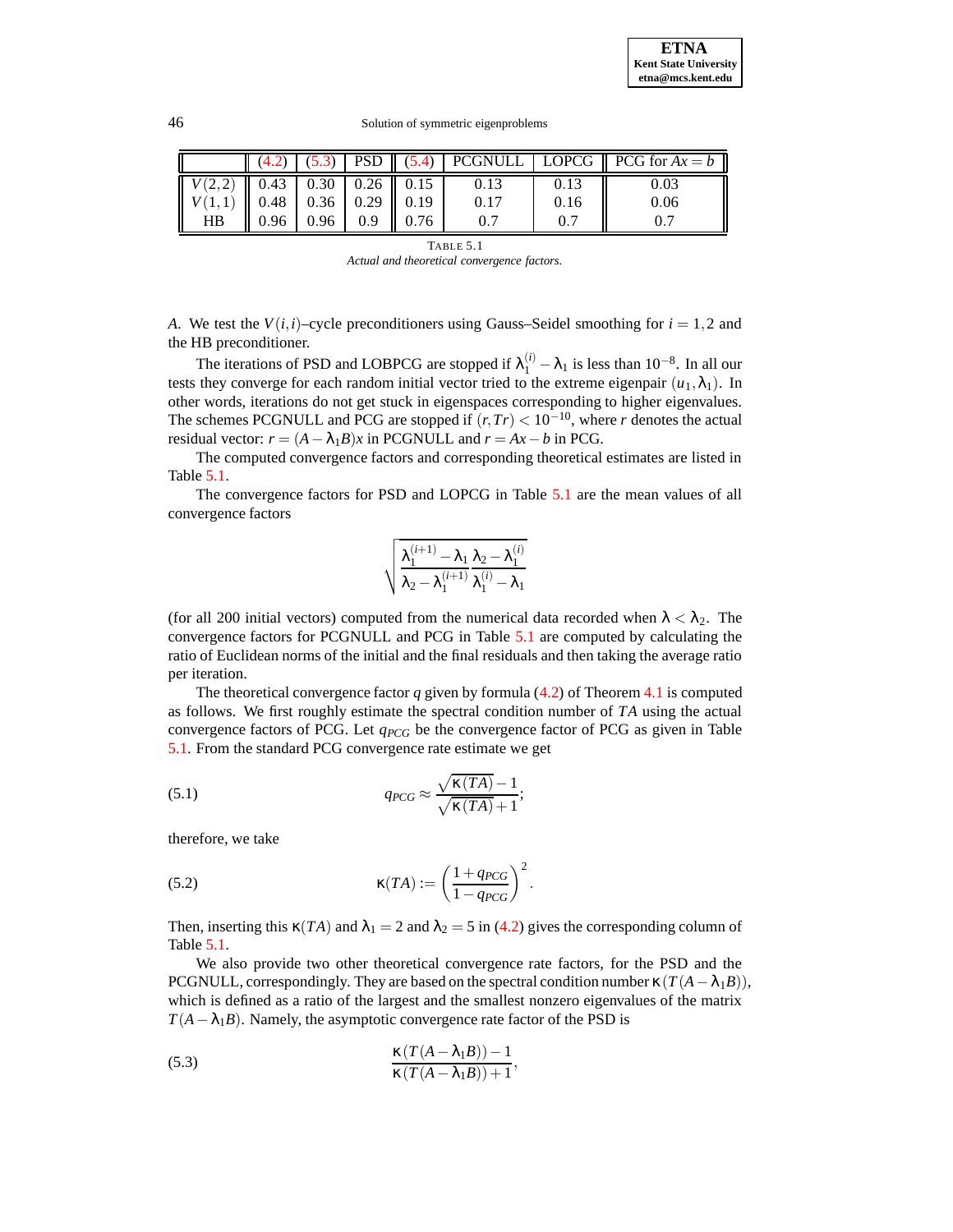

<span id="page-9-1"></span>FIG. 5.1. *LOPCG vs. PCGNULL.*

see [\[31,](#page-15-16) [32](#page-15-9), [51](#page-16-7)], while the convergence rate factor of the PCGNULL per iteration is approximately equal [\[36\]](#page-16-8) to

(5.4) 
$$
\frac{\sqrt{\kappa (T(A - \lambda_1 B))} - 1}{\sqrt{\kappa (T(A - \lambda_1 B))} + 1}.
$$

<span id="page-9-2"></span><span id="page-9-0"></span>According to Theorem 3.1 of [\[32](#page-15-9)],

(5.5) 
$$
\kappa(T(A - \lambda_1 B)) \leq \kappa(TA) \left(1 - \frac{\lambda_1}{\lambda_2}\right)^{-1}.
$$

Thus, knowing the values  $\kappa(TA)$  from [\(5.2\)](#page-8-2) and  $\lambda_1 = 2$ ,  $\lambda_2 = 5$  we compute convergence factors  $(5.3)$  and  $(5.4)$  and present them in Table  $5.1$ .

Let us now discuss the numerical data of Table [5.1.](#page-8-1) We first observe that our theoretical convergence factor *q* given by [\(4.2\)](#page-6-3) of Theorem [4.1](#page-6-2) does provide an upper bound for the actual convergence factors, thus supporting the statement of Theorem [4.1.](#page-6-2) However, this upper bound is clearly pessimistic even for the PSD. The asymptotic convergence rate factor [\(5.3\)](#page-8-0) fits better the actual convergence rate of the PSD. Let us notice, however, comparing the first two lines with the data that an improvement of the quality of the preconditioner from  $V(1,1)$  to  $V(2,2)$  reduces the value of *q* of [\(4.2\)](#page-6-3) and accelerates the actual convergence of the PSD 1.1 times, while the value of [\(5.3\)](#page-8-0) gets smaller 1.2 times. This observation suggests that neither [\(4.2\)](#page-6-3), nor [\(5.3\)](#page-8-0) captures accurately the actual convergence behavior of the PSD. The problem of obtaining a sharp nonasymptotic convergence rate estimate of the PSD remains open, except for the case  $T = A^{-1}$ , which we discuss at the end of the subsection.

Equation [\(5.4\)](#page-9-0) provides an accurate estimate of the convergence rate of the PCGNULL, as expected.

The convergence factors of LOPCG and those of PCGNULL are nearly identical in Table [5.1.](#page-8-1) This supports the supposition of [\[33\]](#page-15-12) that the convergence rate factor of LOPCG depends on  $\kappa(TA)$  the same way as the convergence rate factor [\(5.4\)](#page-9-0) of PCGNULL; see [\[36](#page-16-8)] for extensive numerical comparison of LOPCG and PCGNULL.

A direct comparison, as presented in Table [5.1,](#page-8-1) of the convergence factors of LOPCG with those of PCGNULL must be done with care as we tabulate different quantities: the square root of ratios of differences of eigenvalue approximations for the former, but the ratios of the residuals for the latter. We scrutinize this potential discrepancy by a direct comparison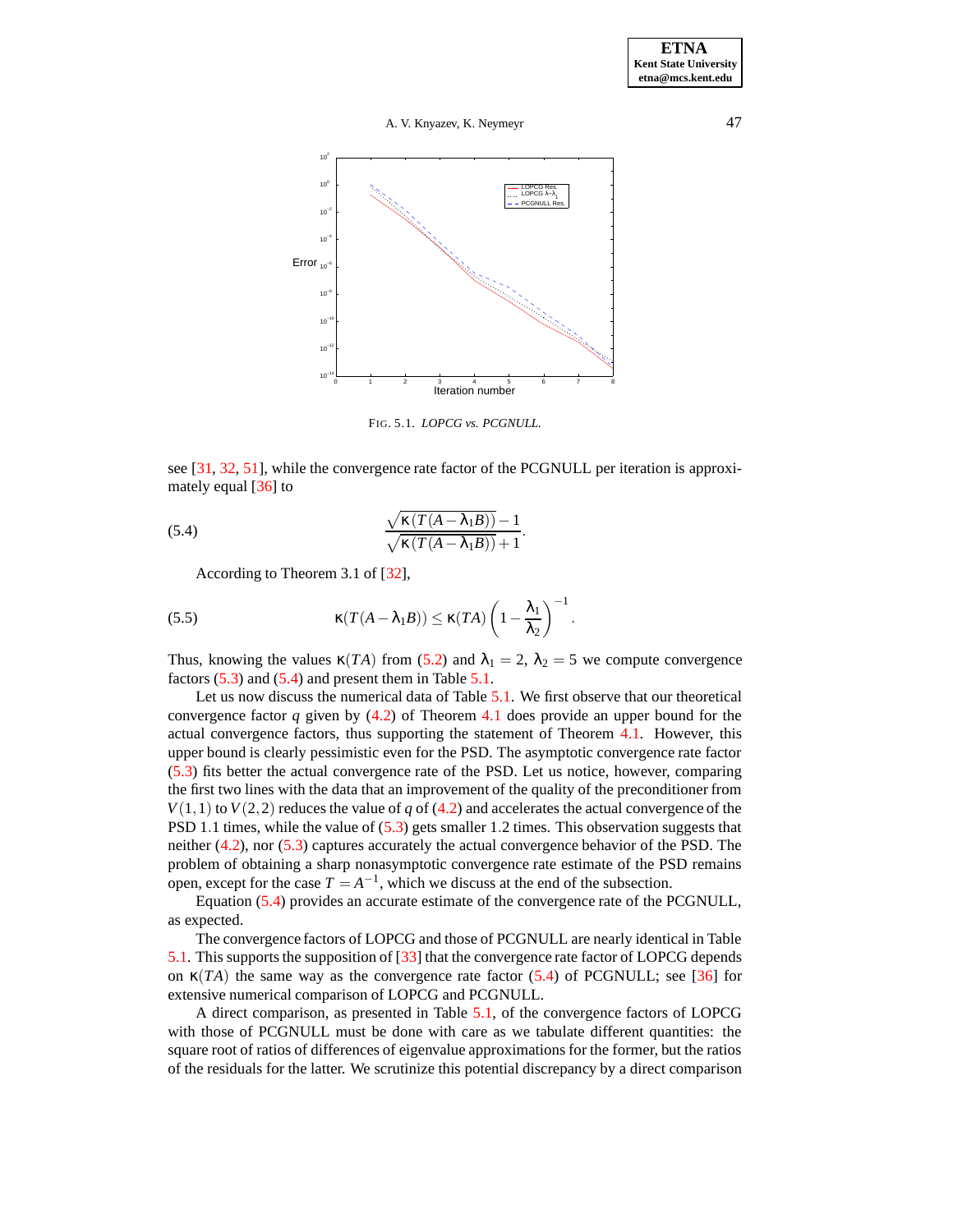48 Solution of symmetric eigenproblems



FIG. 5.2. PSD and LOPCG with *V*(2,2)–Gauss–Seidel (left) and HB (right) preconditioning.

<span id="page-10-0"></span>of the convergence history lines for LOPCG and PCGNULL on Figure [5.1.](#page-9-1) Both schemes with the same  $V(2,2)$  Gauss–Seidel preconditioner are applied to the same initial guess, in this case simply a vector with all components equal to one. For LOPCG we draw the error  $\lambda_1^{(i)} - \lambda_1$  as well as the square of the Euclidean norm of the residual of the actual eigenvector approximation and for PCGNULL only the square of the Euclidean norm of the residual. We observe not only a similar convergence speed but a striking correspondence of the error history lines. This confirms a conclusion of [\[36\]](#page-16-8), which can also be drawn from Table [5.1,](#page-8-1) that the LOPCG appears as a *genuine conjugate gradient* method.

Not surprisingly, knowing results of numerical tests of [\[34,](#page-15-10) [35,](#page-15-11) [36\]](#page-16-8), LOPCG converges significantly faster than PSD, according to Table [5.1.](#page-8-1) We additionally illustrate this on Figure [5.2.](#page-10-0)

Figure [5.2](#page-10-0) displays the convergence history of PSD and LOPCG using the  $V(2,2)$  Gauss– Seidel and HB preconditioners. Therein,  $\lambda_1^{(i)} - \lambda_1$  is plotted versus the iteration index for 15 different randomly chosen initial vectors. The slope of the bold line in Figure [5.2](#page-10-0) is determined by  $(4.1)$  for  $q$  as given in the  $(4.2)$  column of Table [5.1,](#page-8-1) i.e., we have drawn  $q^{2i}(\lambda_2 - \lambda_1)$  against the iteration index *i*.

Looking at the last column of Table [5.1,](#page-8-1) we notice that the PCG for the linear system  $Ax = b$  converges much faster than the PCGNULL for  $V(2,2)$  and  $V(1,1)$  preconditioners,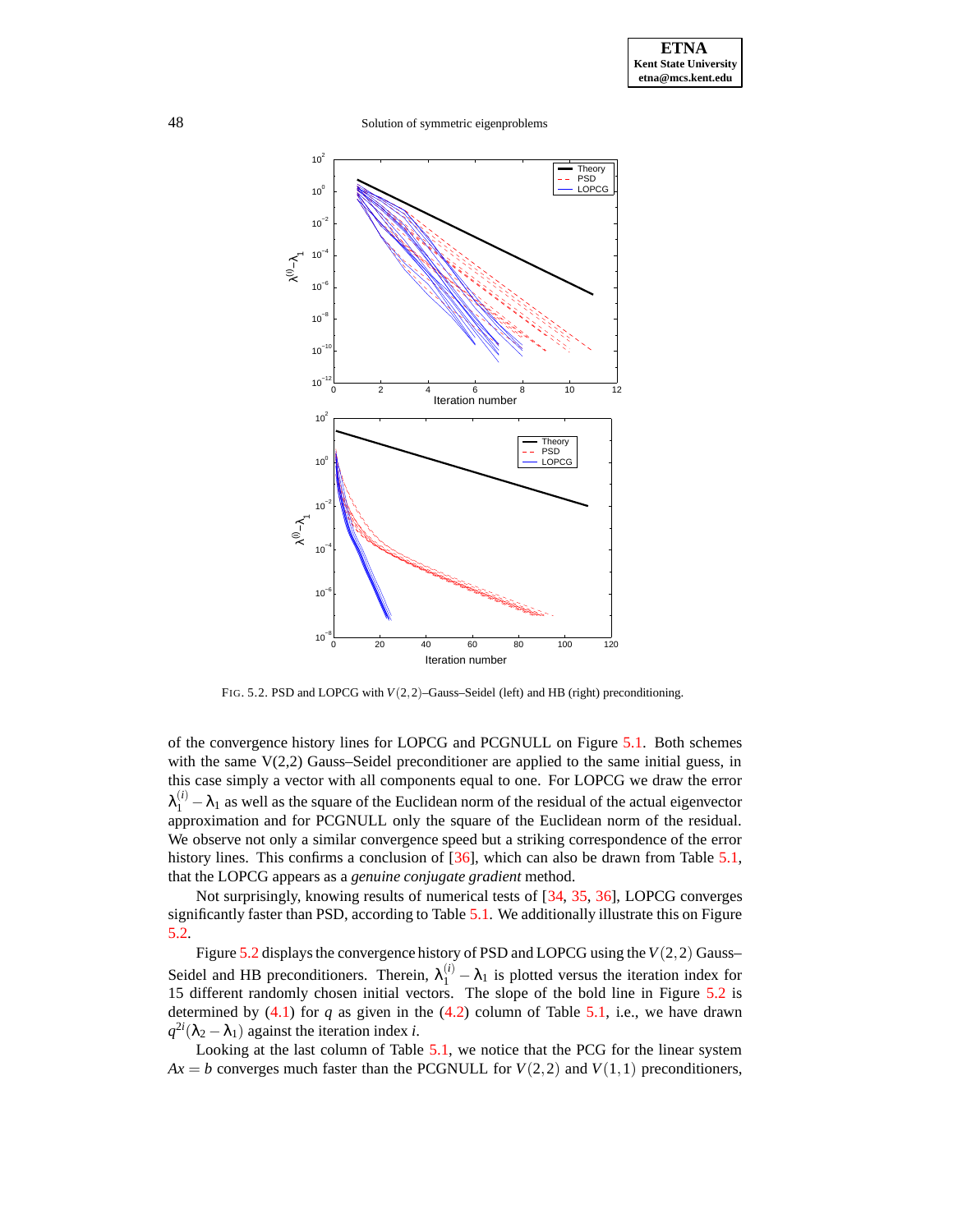but about with the same speed when the HB preconditioner is used. The reason for this is that the preconditioner  $T$  here is chosen to approximate the stiffness matrix  $A$  without any shifts, for the reasons already discussed in the introduction. Therefore, according to [\(5.5\)](#page-9-2), PCG should always converge faster than the PCGNULL, but it would be mostly noticeable for preconditioner of a high quality. This is exactly the behavior of actual convergence factors of PCGNULL and PCG in Table [5.1.](#page-8-1)

Our final comments on Table  $5.1$  concern the data in the raw corresponding to the  $V(2,2)$ preconditioner. For our problem, this preconditioner provides an excellent approximation to the stiffness matrix with  $\kappa(TA) \approx 1.1$ ; thus, practically speaking, in this case we have  $T \approx A^{-1}$  up to scaling. If  $T = A^{-1}$  we have additional theoretical convergence rate estimates for eigensolvers we can compare with.

The PSD method with  $T = A^{-1}$  is studied in details in [\[38](#page-16-18)], where a sharp convergence factor is obtained. In our notation that is

<span id="page-11-0"></span>(5.6) 
$$
\frac{1-\xi}{1+\xi} = .25, \text{ where } \xi = 1 - \frac{\lambda_1}{\lambda_2} = 0.6.
$$

Let us note that the earlier presented asymptotic PSD convergence factor [\(5.3\)](#page-8-0) turns into [\(5.6\)](#page-11-0), when  $\kappa(TA) = 1$ . As  $\kappa(TA) \approx 1.1$  for the  $V(2,2)$  preconditioner, we get the value .25 from [\(5.6\)](#page-11-0) consistent with the actual PSD convergence factor, which is in this case .26, and with the value  $.3$  of  $(5.3)$ .

The LOPCG method is not yet theoretically investigated even with  $T = A^{-1}$ . Instead, let us show here the convergence factor of the classical Lanczos method, applied to find the smallest eigenvalue of  $A^{-1}B$ . The standard estimate, based on Chebyshev polynomials, gives the following convergence factor per iteration:

(5.7) 
$$
\frac{1-\sqrt{\xi}}{1+\sqrt{\xi}} = 0.13.
$$

This is a perfect fit with the actual convergence factor of the LOPCG, which suggests that LOPCG is a natural extension of the Lanczos method in the class of preconditioned eigensolvers.

**5.2. The optimal convergence of LOPCG.** Next, we compare results of PSD, LOPCG and LOPCG+ $k$ , where we use the  $V(2,2)$ –cycle preconditioner with two steps of Jacobi preand post-smoothing each.

Figure [5.3](#page-12-0) displays the error  $\lambda^{(i)} - \lambda_1$  of the computed eigenvalue approximations  $\lambda^{(i)}$ versus the iteration number *i*. Each curve represents the case of the poorest convergence toward  $\lambda_1$  for 100 random initial vectors, the same for each scheme. The relatively poor convergence in the first steps accounts for attraction to eigenvalues different from  $\lambda_1$ , when  $\lambda^{(i)} > \lambda_2$ . The bold straight line is drawn based on the theoretical convergence factor q given by [\(4.2\)](#page-6-3) of Theorem [4.1](#page-6-2) in an analogous way as that described above.

The outcome of this experiment exemplifies that:

- The convergence factor *q* of [\(4.2\)](#page-6-3) is a pessimistic upper bound for PSD and LOPCG.
- PSD is slower than LOPCG.
- Most importantly, LOPCG appears as the optimal scheme of those tested, since the slope of the convergence curves for LOPCG+ $k$ ,  $k = 1,2,3$ , is approximately the same as the one of LOPCG, but LOPCG+ $k$ ,  $k > 0$  methods are more expensive as they involve optimization over larger trial subspaces.

The optimality of LOPCG is described by the first author of the present paper in [\[33,](#page-15-12) [36\]](#page-16-8) with more details.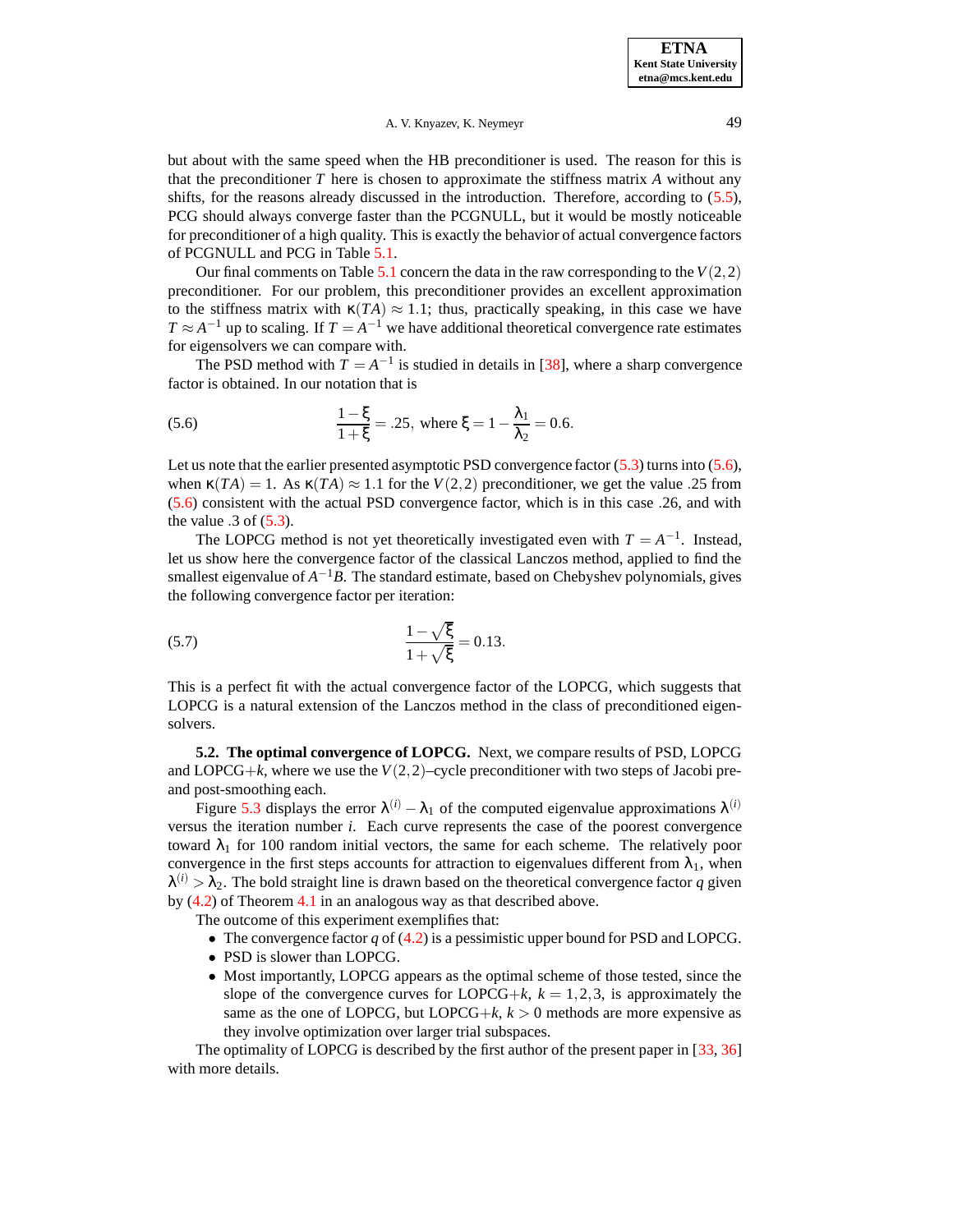50 Solution of symmetric eigenproblems



FIG. 5.3. Convergence of PSD, LOPCG and LOPCG+ $k$ ,  $k = 1, 2, 3$  for  $V(2, 2)$ –Jacobi.

<span id="page-12-0"></span>**5.3. Convergence of subspace schemes.** Here, we report on the results of preconditioned subspace iteration for  $V(2,2)$  Gauss–Seidel preconditioning. Therefore, we construct a 7–dimensional initial subspace  $U^{(0)} \in \mathbb{R}^{n \times 7}$  whose *k*th column is given as the grid restriction of the function  $(x/\pi)^{k/2} + (y/\pi)^{k/3}$ . Block versions, BPSD and LOBPCG are each started on  $U^{(0)}$ .

On Figure [5.4](#page-13-0) we plot the differences  $\lambda_j^{(i)} - \lambda_j$ , for  $j = 1, ..., 4$ , versus the iteration number *i*. The iteration is stopped if  $\lambda_4^{(i)} - \lambda_4 \le 10^{-8}$ . This is the case after 13 BPSD iterations but only 8 LOBPCG steps, which again shows the superiority of LOBPCG.

Figure [5.4](#page-13-0) demonstrates several properties of LOBPCG that we also observe in other similar tests:

- The convergence rate is better for the eigenpairs with smaller indexes.
- For the first eigenpair, the convergence of the block version is faster than the convergence of the single-vector version, i.e. the increase of the block size of the LOBPCG accelerates convergence of extreme eigenpairs.

The LOBPCG in this test behaves similarly to the block Lanczos method applied to  $A^{-1}B$ .

**5.4. Optimality with respect to the mesh size.** In our final set of numericalsimulations we test scalability with respect to the mesh size. According to the theoretical convergence rate estimates we already discussed, the convergence should not slow down when the mesh gets finer. Combined with well-known efficiency of multigrid preconditioning, this should lead to overall costs depending linearly on the number of unknowns.

To check these statements numerically for our model problem we run the LOPCG method preconditioned using  $V(2,2)$  Jacobi for the initial vector with all components equal to one on a sequence of uniform grids with  $N = (2<sup>k</sup> – 1)<sup>2</sup>$ ,  $k = 3,...,10$  nodes. After ten iterations the residuals drop below 10−<sup>6</sup> for all *k*, which supports the claim of a uniform in *N* convergence rate. The number of flops, measured by MATLAB, grows proportionally to  $N^{1.1}$  in these tests, which is in a good correspondence with the theoretical prediction of the linear dependence.

#### **Conclusion.**

• A short survey of multigrid–based solvers for symmetric eigenvalue problems is presented with particular attention to off-the-shelf and black-box methods, which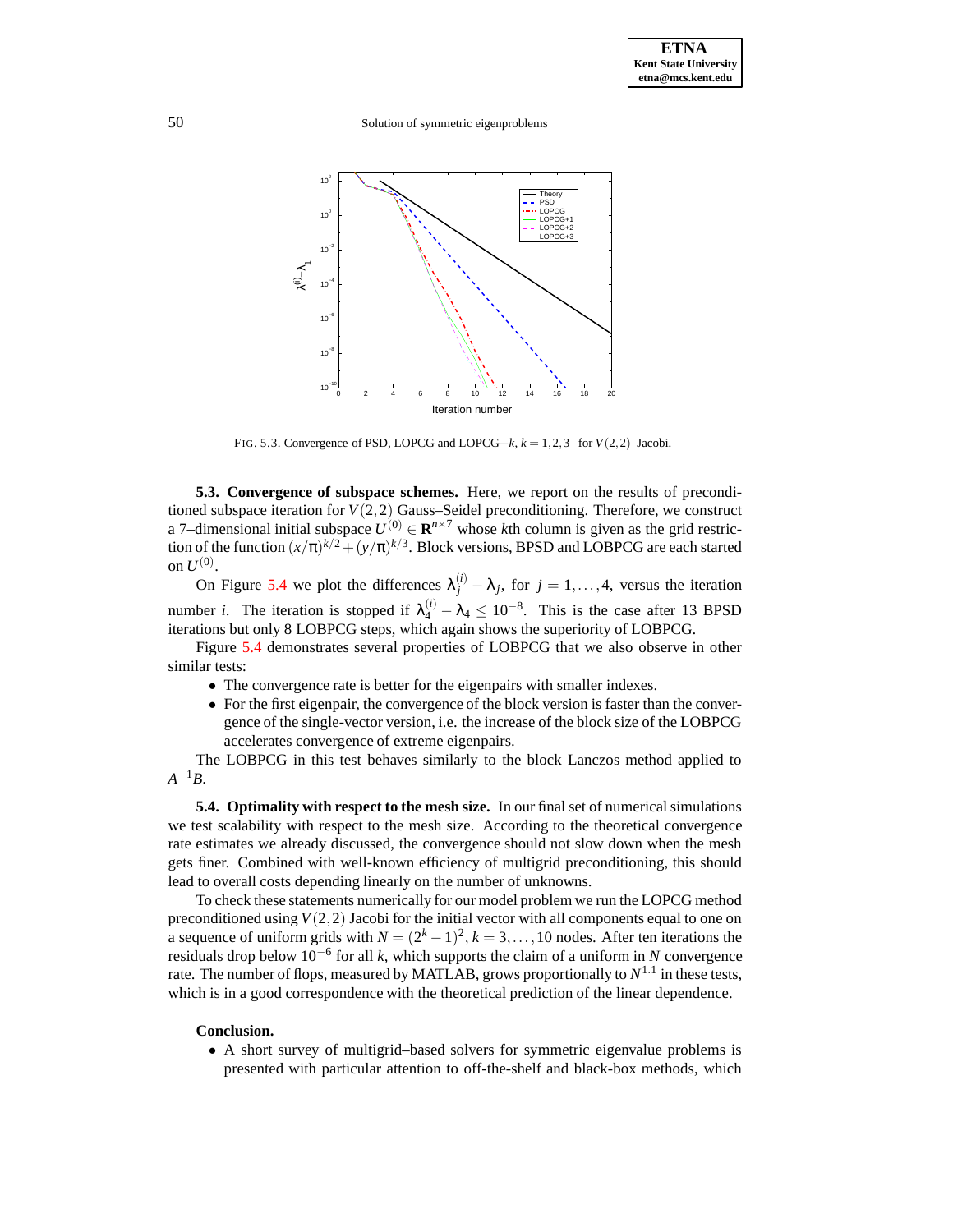

<span id="page-13-0"></span>FIG. 5.4. *Preconditioned subspace iterations BPSD and LOBPCG with V*(2,2) *preconditioning.*

should allow solving eigenvalue problems with minimal, or no, effort on the part of the developer, taking advantage of already existing algorithms and software.

- A class of such methods, where the multigrid only appears as a black-box tool of constructing the preconditioner of the stiffness matrix, and the base iterative algorithm is one of well-known off-the-shelf preconditioned gradient methods, such as the LOBPCG method, is argued to be a reasonable choice for large scale engineering computations.
- The LOBPCG method can be recommended as practically the optimal method on the whole class of preconditioned eigensolvers for symmetric eigenproblems.
- The multigrid preconditioning of the stiffness matrix is robust and practically effective for eigenproblems.
- Results of numerical tests, which demonstrate practical effectiveness and optimality of the LOBPCG method preconditioned by the standard V-cycle multigrid applied to the stiffness matrix are demonstrated.
- An efficient multigrid preconditioning of the stiffness matrix used in the LOBPCG method leads to a "textbook multigrid effectiveness" for computing extreme eigenpairs of symmetric eigenvalue problems.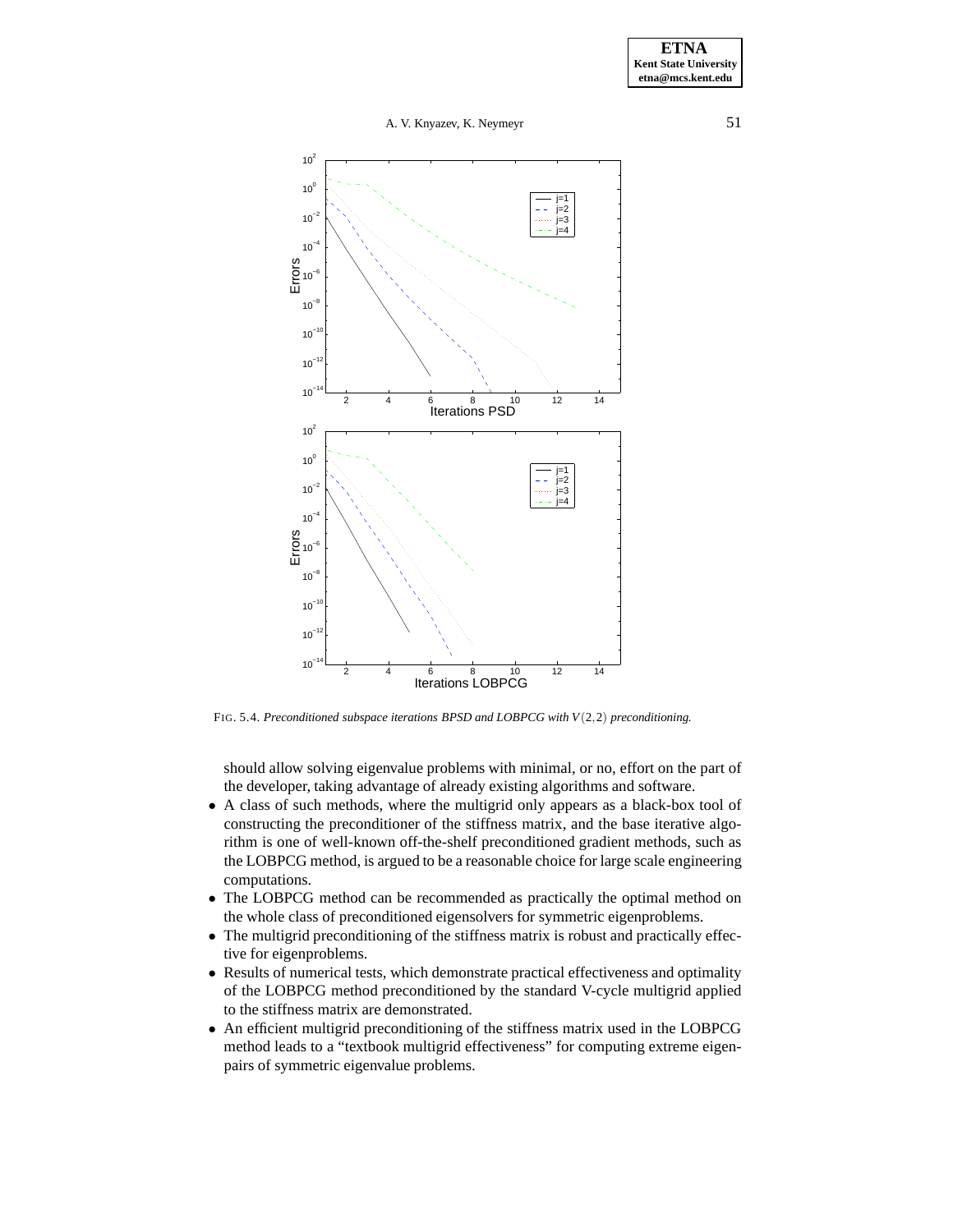## **References.**

- <span id="page-14-5"></span>[1] G. ASTRAKHANTSEV, *The iterative improvement of eigenvalues*, USSR Comput. Math. and Math. Physics, 16,1 (1976), pp. 123–132.
- <span id="page-14-12"></span>[2] Z. BAI, J. DEMMEL, J. DONGARRA, A. RUHE, AND H. VAN DER VORST, eds., *Templates for the solution of algebraic eigenvalue problems*, Society for Industrial and Applied Mathematics (SIAM), Philadelphia, PA, 2000.
- <span id="page-14-7"></span>[3] R. E. BANK, *Analysis of a multilevel inverse iteration procedure for eigenvalue problems*, SIAM J. Numer. Anal., 19 (1982), pp. 886–898.
- <span id="page-14-1"></span>[4] , *PLTMG: a software package for solving elliptic partial differential equations*, Society for Industrial and Applied Mathematics (SIAM), Philadelphia, PA, 1998. Users' guide 8.0.
- <span id="page-14-2"></span>[5] R. E. BANK AND T. F. CHAN, *PLTMGC: a multigrid continuation program for parameterized nonlinear elliptic systems*, SIAM J. Sci. Statist. Comput., 7 (1986), pp. 540– 559.
- <span id="page-14-17"></span>[6] J. H. BRAMBLE, J. E. PASCIAK, AND A. V. KNYAZEV, *A subspace preconditioning algorithm for eigenvector/eigenvalue computation*, Adv. Comput. Math., 6 (1996), pp. 159–189.
- <span id="page-14-0"></span>[7] A. BRANDT, S. MCCORMICK, AND J. RUGE, *Multigrid methods for differential eigenproblems*, SIAM J. Sci. Statist. Comput., 4 (1983), pp. 244–260.
- <span id="page-14-13"></span>[8] V. E. BULGAKOV, M. V. BELYI, AND K. M. MATHISEN, *Multilevel aggregation method for solving large-scale generalized eigenvalue problems in structural dynamics*, Internat. J. Numer. Methods Engrg., 40 (1997), pp. 453–471.
- <span id="page-14-6"></span>[9] Z. CAI, J. MANDEL, AND S. MCCORMICK, *Multigrid methods for nearly singular linear equations and eigenvalue problems*, SIAM J. Numer. Anal., 34 (1997), pp. 178– 200.
- <span id="page-14-3"></span>[10] S. COSTINER AND S. TA'ASAN, *Adaptive multigrid techniques for large-scale eigenvalue problems: solutions of the Schroding ¨ er problem in two and three dimensions*, Phys. Rev. E (3), 51 (1995), pp. 3704–3717.
- <span id="page-14-4"></span>[11] , *Simultaneous multigrid techniques for nonlinear eigenvalue problems: solutions of the nonlinear Schroding ¨ er-Poisson eigenvalue problem in two and three dimensions*, Phys. Rev. E (3), 52 (1995), pp. 1181–1192.
- <span id="page-14-8"></span>[12] P. DEUFLHARD, T. FRIESE, AND F. SCHMIDT, *A nonlinear multigrid eigenproblem solver for the complex Helmholtz equation*, Scientific report 97–55, Konrad–Zuse– Zentrum für Informationstechnik Berlin, 1997.
- <span id="page-14-9"></span>[13] P. DEUFLHARD, T. FRIESE, F. SCHMIDT, R. MA¨ RZ, AND H.-P. NOLTING, *Effiziente Eigenmodenberechnung fur¨ den Entwurf integriert-optischer Chips. (Efficient eigenmodes computation for designing integrated optical chips).*, in Hoffmann, Karl-Heinz (ed.) et al., Mathematik: Schlüsseltechnologie für die Zukunft. Verbundprojekte zwischen Universität und Industrie. Berlin: Springer. 267-279, 1997.
- <span id="page-14-16"></span>[14] P. DEUFLHARD, P. LEINEN, AND H. YSERENTANT, *Concepts of an adaptive hierarchical finite element code*, Impact Comput. Sci. Engrg., 1 (1989), pp. 3–35.
- <span id="page-14-14"></span>[15] D. C. DOBSON, *An efficient method for band structure calculations in 2D photonic crystals*, J. Comput. Phys., 149 (1999), pp. 363–376.
- <span id="page-14-15"></span>[16] D. C. DOBSON, J. GOPALAKRISHNAN, AND J. E. PASCIAK, *An efficient method for band structure calculations in 3D photonic crystals*, J. Comput. Phys., 161 (2000), pp. 668–679.
- <span id="page-14-10"></span>[17] E. G. D'YAKONOV, *Iteration methods in eigenvalue problems*, Math. Notes, 34 (1983), pp. 945–953.
- <span id="page-14-11"></span>[18] E. G. D'YAKONOV, *Optimization in solving elliptic problems*, CRC Press, Boca Raton,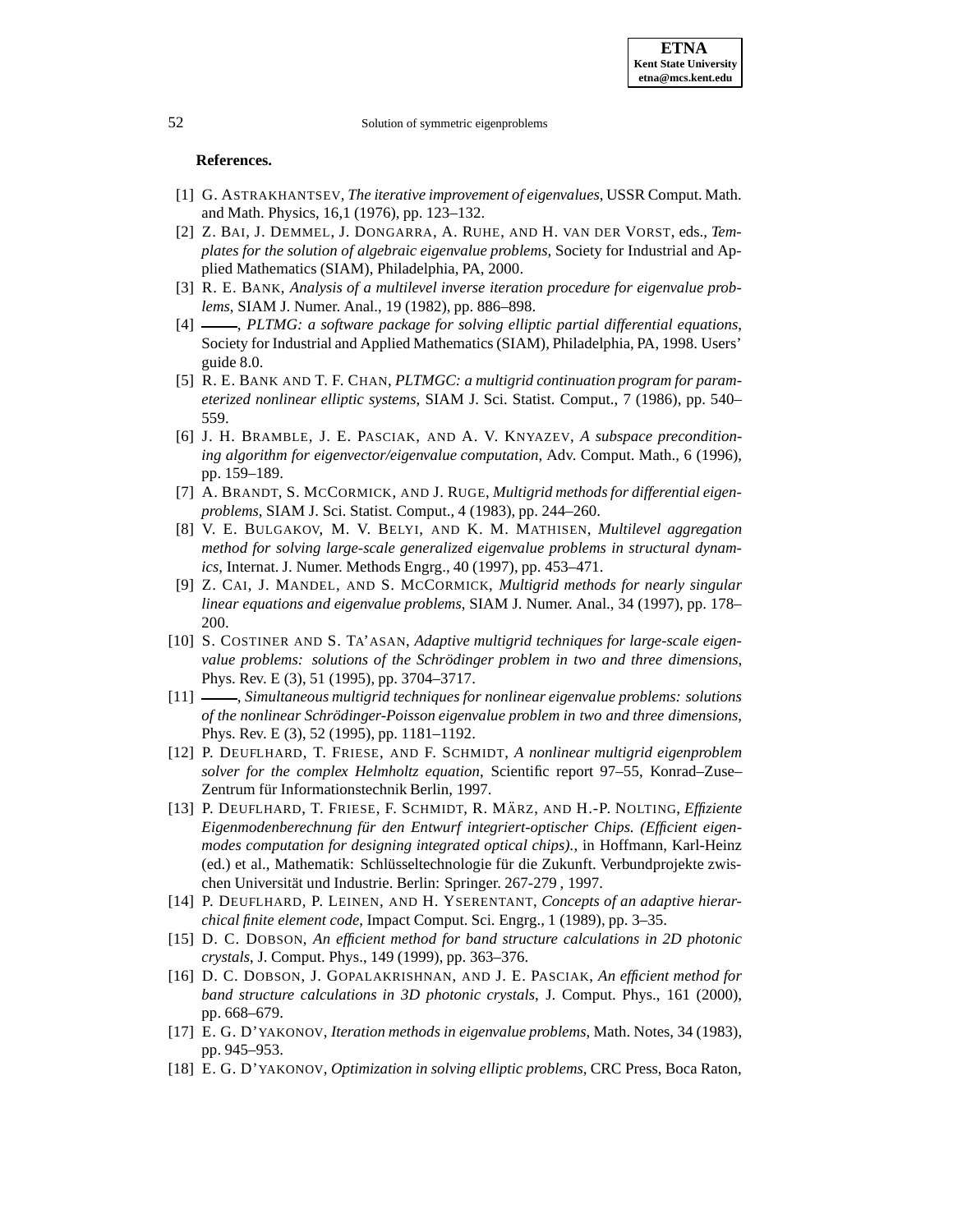FL, 1996. Translated from the 1989 Russian original, Translation edited and with a preface by Steve McCormick.

- <span id="page-15-14"></span>[19] E. G. D'YAKONOV AND A. V. KNYAZEV, *Group iterative method for finding lowerorder eigenvalues*, Moscow University, Ser. XV, Computational Math. and Cybernetics, (1982), pp. 32–40.
- <span id="page-15-15"></span>[20] , *On an iterative method for finding lower eigenvalues*, Russian J. of Numerical Analysis and Math. Modelling, 7 (1992), pp. 473–486.
- <span id="page-15-7"></span>[21] E. G. D'YAKONOV AND M. Y. OREKHOV, *Minimization of the computational labor in determining the first eigenvalues of differential operators*, Mathematical Notes, 27 (1980), pp. 382–391.
- <span id="page-15-13"></span>[22] J. FATTEBERT AND J. BERNHOLC, *Towards grid-based O(N) density-functional theory methods: Optimized nonorthogonal orbitals and multigrid acceleration*, PHYSICAL REVIEW B (Condensed Matter and Materials Physics), 62 (2000), pp. 1713–1722.
- <span id="page-15-8"></span>[23] S. K. GODUNOV, V. V. OGNEVA, AND G. K. PROKOPOV, *On the convergence of the modified steepest descent method in application to eigenvalue problems*, in American Mathematical Society Translations. Ser. 2. Vol. 105. (English) Partial differential equations (Proceedings of a symposium dedicated to Academician S. L. Sobolev)., Providence, R. I, 1976, American Mathematical Society, pp. 77–80.
- <span id="page-15-0"></span>[24] W. HACKBUSCH, *On the computation of approximate eigenvalues and eigenfunctions of elliptic operators by means of a multi-grid method*, SIAM J. Numer. Anal., 16 (1979), pp. 201–215.
- <span id="page-15-1"></span>[25] , *Multigrid eigenvalue computation*, in Advances in multigrid methods (Oberwolfach, 1984), Vieweg, Braunschweig, 1985, pp. 24–32.
- <span id="page-15-2"></span>[26] W. HACKBUSCH, *Multigrid methods and applications*, Springer-Verlag, Berlin, 1985.
- <span id="page-15-3"></span>[27] V. HEUVELINE AND C. BERTSCH, *On multigrid methods for the eigenvalue computation of nonselfadjoint elliptic operators*, East-West J. Numer. Math., 8 (2000), pp. 275– 297.
- <span id="page-15-4"></span>[28] T. HWANG AND I. D. PARSONS, *A multigrid method for the generalized symmetric eigenvalue problem: Part I algorithm and implementation*, International Journal for Numerical Methods in Engineering, 35 (1992), p. 1663.
- <span id="page-15-5"></span>[29] , *A multigrid method for the generalized symmetric eigenvalue problem: Part II performance evaluation*, International Journal for Numerical Methods in Engineering, 35 (1992), p. 1677.
- <span id="page-15-6"></span>[30] , *Multigrid solution procedures for structural dynamics eigenvalue problems*, Computational Mechanics, 10 (1992), p. 247.
- <span id="page-15-16"></span>[31] A. V. KNYAZEV, *Computation of eigenvalues and eigenvectors for mesh problems: algorithms and error estimates*, Dept. Numerical Math. USSR Academy of Sciences, Moscow, 1986. (In Russian).
- <span id="page-15-9"></span>[32] , *Convergence rate estimates for iterative methods for mesh symmetric eigenvalue problem*, Soviet J. Numerical Analysis and Math. Modelling, 2 (1987), pp. 371–396.
- <span id="page-15-12"></span>[33] , *A preconditioned conjugate gradient method for eigenvalue problems and its implementation in a subspace*, in International Ser. Numerical Mathematics, v. 96, Eigenwertaufgaben in Natur- und Ingenieurwissenschaften und ihre numerische Behandlung, Oberwolfach, 1990., Basel, 1991, Birkhauser, pp. 143–154.
- <span id="page-15-10"></span>[34] , *Preconditioned eigensolvers—an oxymoron?*, Electron. Trans. Numer. Anal., 7 (1998), pp. 104–123 (electronic). Large scale eigenvalue problems (Argonne, IL, 1997).
- <span id="page-15-11"></span>[35] , *Preconditioned eigensolvers: practical algorithms*, in Templates for the Solution of Algebraic Eigenvalue Problems: A Practical Guide, Z. Bai, J. Demmel, J. Dongarra, A. Ruhe, and H. van der Vorst, eds., SIAM, Philadelphia, 2000, pp. 352–368. Section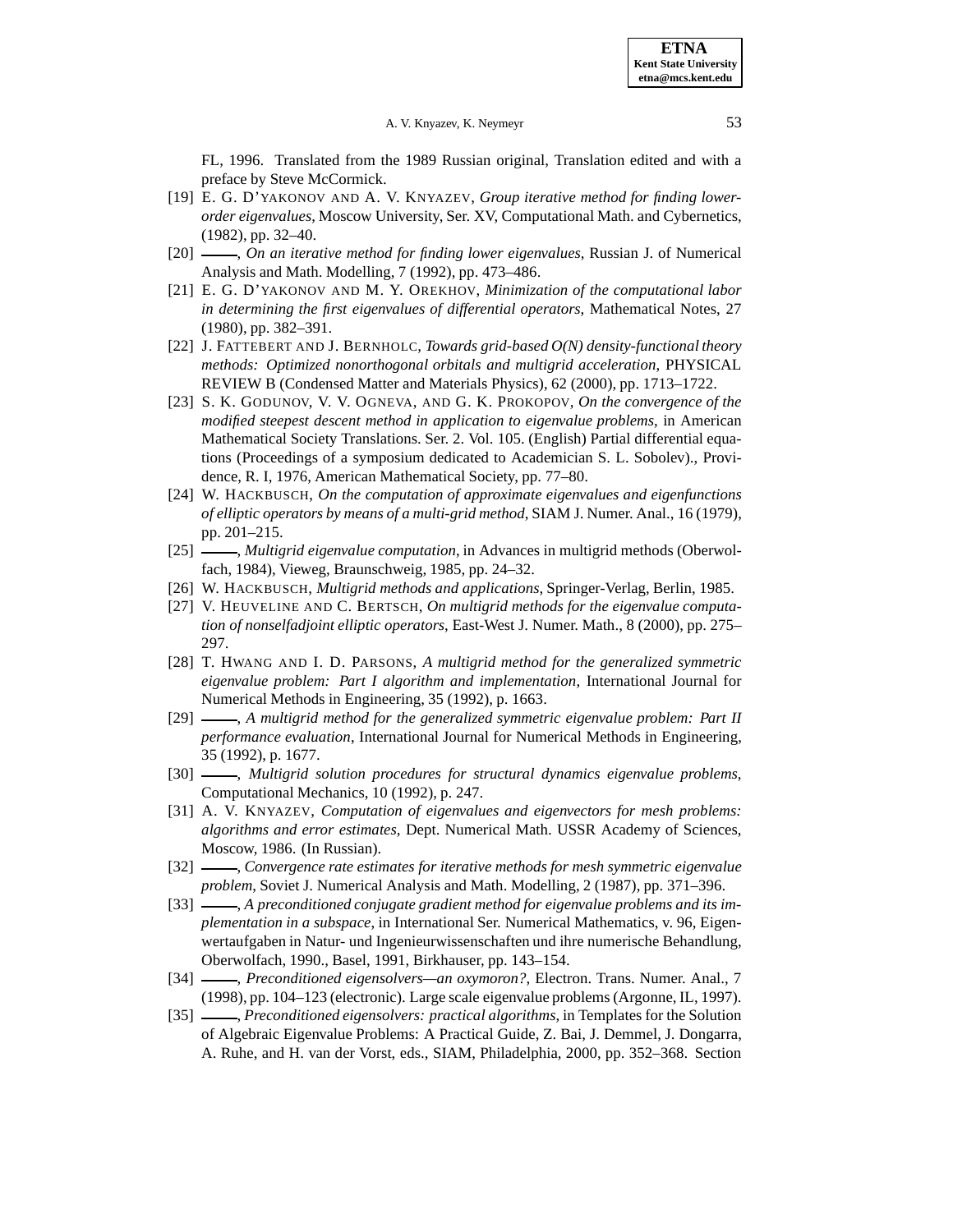11.3. An extended version published as a technical report UCD-CCM 143, 1999, at the Center for Computational Mathematics, University of Colorado at Denver, http://wwwmath.cudenver.edu/ccmreports/rep143.ps.gz.

- <span id="page-16-8"></span>[36] A. V. KNYAZEV, *Toward the optimal preconditioned eigensolver: locally optimal block preconditioned conjugate gradient method*, SIAM J. Sci. Comput., 23 (2001), pp. 517– 541 (electronic). Copper Mountain Conference (2000).
- <span id="page-16-13"></span>[37] A. V. KNYAZEV AND K. NEYMEYR, *A geometric theory for preconditioned inverse iteration. III: A short and sharp convergence estimate for generalized eigenvalue problems*, Linear Algebra Appl., 358 (2003), pp. 95–114.
- <span id="page-16-18"></span>[38] A. V. KNYAZEV AND A. L. SKOROKHODOV, *On exact estimates of the convergence rate of the steepest ascent method in the symmetric eigenvalue problem*, Linear Algebra and Applications, 154–156 (1991), pp. 245–257.
- <span id="page-16-16"></span>[39] P. LEINEN, W. LEMBACH, AND K. NEYMEYR, *An adaptive subspace method for elliptic eigenproblems with hierarchical basis preconditioning*, scientific report, Sonderforschungsbereich 382, Universitäten Tübingen und Stuttgart, 1997.
- <span id="page-16-1"></span>[40] S. H. LUI, H. B. KELLER, AND T. W. C. KWOK, *Homotopy method for the large, sparse, real nonsymmetric eigenvalue problem*, SIAM J. Matrix Anal. Appl., 18 (1997), pp. 312–333.
- <span id="page-16-6"></span>[41] J. MANDEL AND S. MCCORMICK, *A multilevel variational method for A***u** = λ*B***u** *on composite grids*, J. Comput. Phys., 80 (1989), pp. 442–452.
- <span id="page-16-4"></span>[42] J. MARTIKAINEN, T. ROSSI, AND J. TOIVANEN, *Computation of a few smallest eigenvalues of elliptic operators using fast elliptic solvers*, Communications in Numerical Methods in Engineering, 17 (2001), pp. 521–527.
- <span id="page-16-0"></span>[43] S. F. MCCORMICK, *A mesh refinement method for*  $Ax = \lambda Bx$ , Math. Comput., 36 (1981), pp. 485–498.
- <span id="page-16-10"></span>[44] K. NEYMEYR, *A geometric theory for preconditioned inverse iteration. I: Extrema of the Rayleigh quotient*, Linear Algebra Appl., 322 (2001), pp. 61–85.
- <span id="page-16-11"></span>[45] , *A geometric theory for preconditioned inverse iteration, II: Sharp convergence estimates*, Linear Algebra Appl., 322 (2001), pp. 87–104.
- <span id="page-16-12"></span>[46] K. NEYMEYR, *A geometric theory for preconditioned inverse iteration applied to a subspace*, Math. Comp., 71 (2002), pp. 197–216.
- <span id="page-16-15"></span>[47] , *A posteriori error estimation for elliptic eigenproblems*, Numer. Linear Algebra Appl., 9 (2002), pp. 263–279.
- <span id="page-16-2"></span>[48] Y. NOTAY, *Combination of Jacobi-Davidson and conjugate gradients for the partial symmetric eigenproblem*, Numer. Lin. Alg. Appl., 9 (2002), pp. 21–44.
- <span id="page-16-9"></span>[49] S. OLIVEIRA, *On the convergence rate of a preconditioned subspace eigensolver*, Computing, 63 (1999), pp. 219–231.
- <span id="page-16-17"></span>[50] E. E. OVTCHINNIKOV AND L. S. XANTHIS, *Successive eigenvalue relaxation: a new method for generalized eigenvalue problems and convergence estimates*, Proc. R. Soc. Lond. A, 457 (2001), pp. 441–451.
- <span id="page-16-7"></span>[51] B. SAMOKISH, *The steepest descent method for an eigenvalue problem with semibounded operators*, Izvestiya Vuzov, Math., (1958), pp. 105–114. (In Russian).
- <span id="page-16-3"></span>[52] G. L. G. SLEIJPEN AND H. A. VAN DER VORST, *A Jacobi-Davidson iteration method for linear eigenvalue problems*, SIAM J. Matrix Anal. Appl., 17 (1996), pp. 401–425.
- <span id="page-16-5"></span>[53] P. SMIT AND M. H. C. PAARDEKOOPER, *The effects of inexact solvers in algorithms for symmetric eigenvalue problems*, Linear Algebra Appl., 287 (1999), pp. 337–357. Special issue celebrating the 60th birthday of Ludwig Elsner.
- <span id="page-16-14"></span>[54] S. I. SOLOV'EV, *Convergence of the modified subspace iteration method for nonlinear eigenvalue problems*, Preprint SFB393/99-35, Sonderforschungsbereich 393 an der